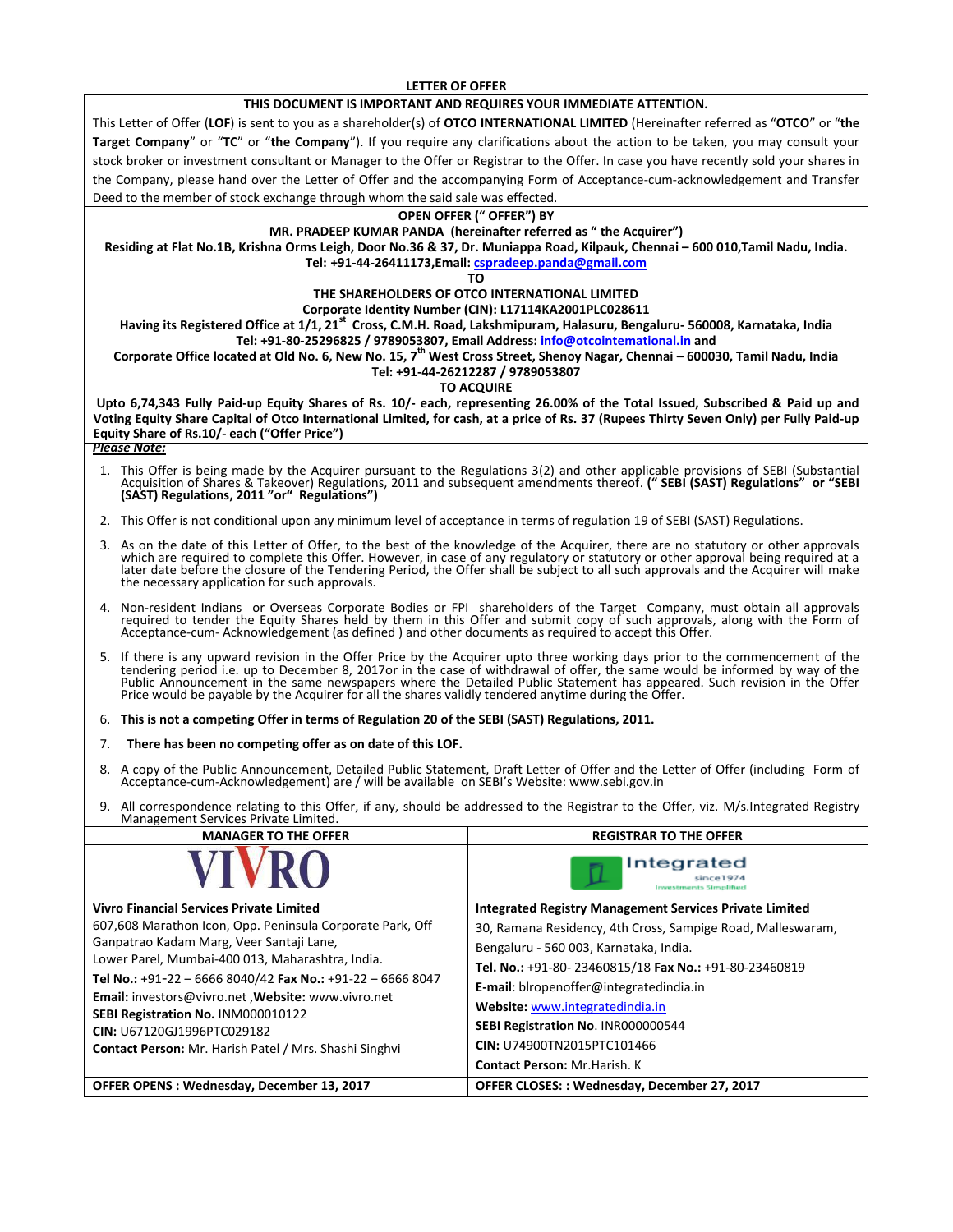#### *SCHEDULE OF THE MAJOR ACTIVITIES OF THE OFFER*

| <b>Activity</b>                                                                                                                                                                                        | Original                     | <b>Revised</b>               |
|--------------------------------------------------------------------------------------------------------------------------------------------------------------------------------------------------------|------------------------------|------------------------------|
|                                                                                                                                                                                                        | Day, Date                    | Day, Date                    |
| Issue of Public Announcement                                                                                                                                                                           | Friday, October 6, 2017      | Friday, October 6, 2017      |
| <b>Publication of Detailed Public Statement</b>                                                                                                                                                        | Friday, October 13, 2017     | Friday, October 13, 2017     |
| Last Date of filing Draft Letter of Offer with SEBI                                                                                                                                                    | Tuesday, October 24, 2017    | Wednesday, October 18, 2017  |
| Last date for public announcement for competing offer(s)                                                                                                                                               | Tuesday, November 7, 2017    | Tuesday, November 7, 2017    |
| Receipt of comments from SEBI on the Draft Letter of Offer                                                                                                                                             | Tuesday, November 14, 2017   | Friday, November 24, 2017    |
| Identified Date*                                                                                                                                                                                       | Thursday, November 16, 2017  | Tuesday, November 28, 2017   |
| Date by which Letter of Offer to be dispatched to the Shareholders                                                                                                                                     | Thursday, November 23, 2017  | Thursday, December 7, 2017   |
| Last date for upward revision of the Offer Price and/or the Offer<br>Size                                                                                                                              | Monday, November 27, 2017    | Friday, December 8, 2017     |
| Last date by which the committee of Independent Directors of the<br>Target Company shall give its recommendations                                                                                      | Tuesday, November 28, 2017   | Monday, December 11, 2017    |
| Advertisement of schedule of activities for Open Offer, status of<br>statutory and other approvals in newspapers and sending to SEBI,<br>Stock Exchange(s) and Target Company at its registered office | Wednesday, November 29, 2017 | Tuesday, December 12, 2017   |
| Date of Commencement of Tendering Period (Offer Opening Date)                                                                                                                                          | Thursday, November 30, 2017  | Wednesday, December 13, 2017 |
| Date of Expiration of Tendering Period (Offer Closing Date)                                                                                                                                            | Thursday, December 14, 2017  | Wednesday, December 27, 2017 |
| Last date of communicating of rejection/acceptance and payment<br>of consideration for accepted tenders/ return of unaccepted shares                                                                   | Friday, December 29, 2017    | Wednesday, January 10, 2018  |
| Issue of post offer advertisement                                                                                                                                                                      | Friday, January 5, 2018      | Wednesday, January 17, 2018  |
| Last date for filing of final report with SEBI                                                                                                                                                         | Friday, January 5, 2018      | Wednesday, January 17, 2018  |

*\*Identified Date is only for the purpose of determining the names of the shareholders as on such date to whom the Letter of Offer shall be sent. All owners (registered or unregistered) of Equity Shares of the Target Company (except the Acquirer and Parties to SPA(s)) are eligible to participate in the Offer any time before the closure of the Offer.*

## *RISK FACTORS:*

#### **Given below are the risks related to the Transaction, Proposed Offer and Acquirer:**

## **Relating to the Transaction & Offer:**

- 1. To the best of knowledge of the Acquirer, no statutory approvals are required for completing the Offer. However, the Offer will be subject to all statutory approvals that may become applicable at a later date.
- 2. In the event: (a) the regulatory approvals are not received in a timely manner; or (b) there is any litigation to stay the Offer; or (c) SEBI instructs the Acquirer not to proceed with the Offer or to comply with certain conditions before proceeding the Offer, then the Offer process may be delayed beyond the schedule of activities indicated in the Letter of Offer. Consequently, the payment of consideration to the Public Shareholders of TC, whose Equity Shares are validly accepted in the Offer as well as the return of Equity Shares not validly accepted in the Offer, may get delayed.
- 3. In case of delay in receipt of any statutory approval, SEBI has the power to grant extension of time to the Acquirer for payment of consideration to the Public Shareholders of the Target Company who have accepted the Offer within such period, subject to Acquirer agreeing to pay interest for the delayed period if directed by SEBI in terms of Regulation 18(11) of the SEBI (SAST) Regulations.
- 4. Equity Shares, once tendered through the Form of Acceptance-cum-Acknowledgement in the Offer, cannot be withdrawn by the Shareholders, even if the acceptance of Equity Shares under the Offer and dispatch of consideration are delayed.
- 5. The Equity Shares tendered in the Offer will be held in trust in the pool account of the broker / in trust by the Clearing Corporation (in case shares tendered are in dematerialized form) and by Registrar to the Offer (in case shares tendered are in physical form) and the Shareholders who have tendered their Equity Shares will not be able to trade such Equity Shares, until the process of the acceptance of the Equity Shares in the Offer and payment of consideration are completed. During such period, there may be fluctuations in the market price of the Equity Shares that may adversely impact the Shareholders who have tendered their Equity Shares in this Offer. It is understood that the Shareholders will be solely responsible for their decisions regarding the participation in this Offer. Neither the Acquirer nor the Manager to the Offer makes any assurance with respect to the market price of the Equity Shares before the commencement of the Offer, during the Tendering Period and upon completion of the Offer and disclaims any responsibility with respect to any decision by the Shareholders on whether or not to participate in the Offer.
- 6. In the event of over-subscription to the Offer, the acceptance will be on a proportionate basis.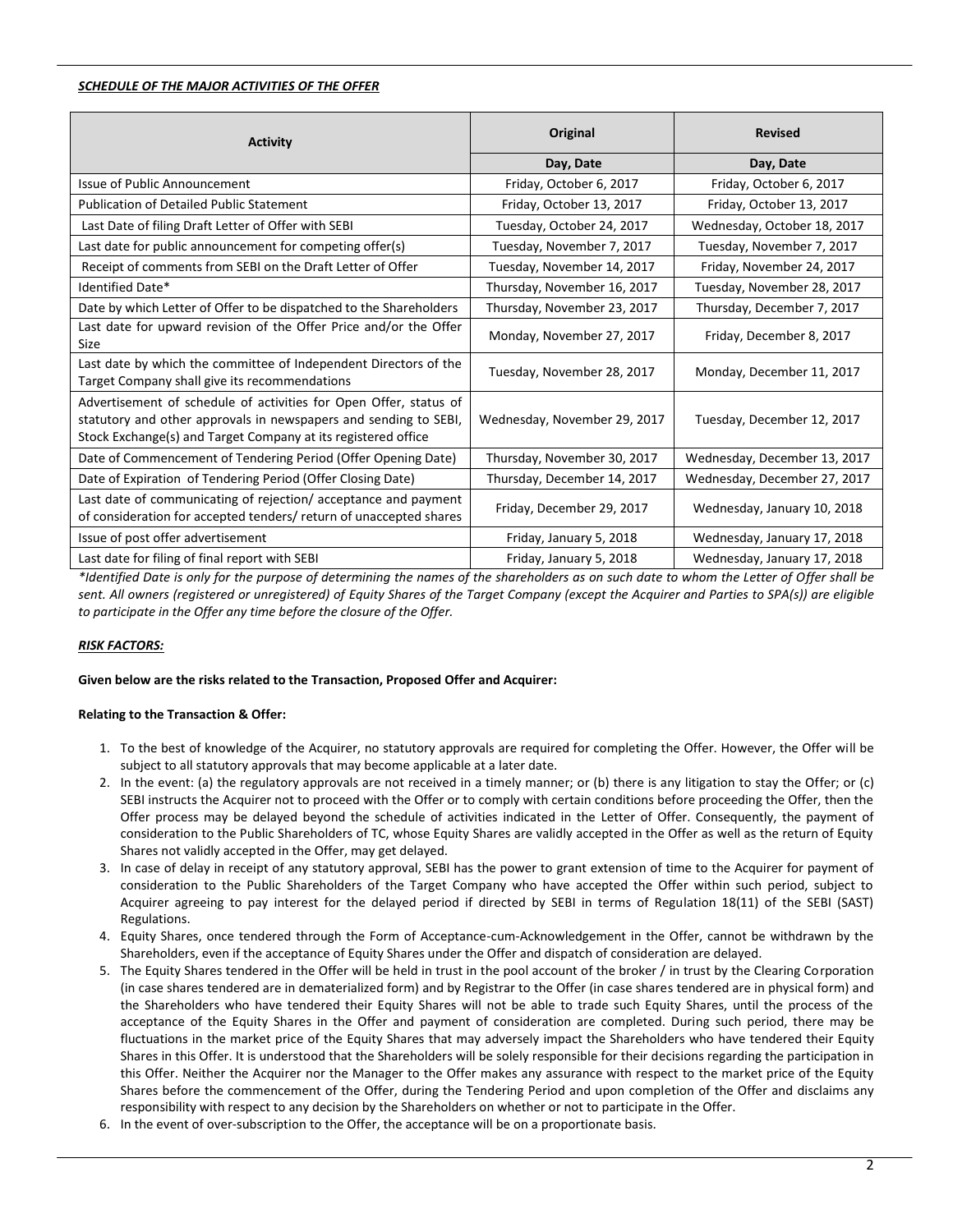- 7. The Letter of Offer has not been filed, registered or approved in any jurisdiction outside India. Recipients of the Letter of Offer residing in jurisdictions outside India should inform themselves of and observe any applicable legal requirements. This Offer is not directed towards any person or entity in any jurisdiction or country where the same would be contrary to the applicable laws or regulations or would subject the Acquirer or the Manager to the Offer to any new or additional registration requirements.
- 8. The Shareholders are advised to consult their respective tax advisors for assessing the tax liability pursuant to this Offer, and the appropriate course of action that they should take. The Acquirer do not accept any responsibility for the accuracy or otherwise of the tax provisions set forth in the Letter of Offer.
- 9. Unless otherwise mentioned the information contained in the LOF is as of the date of this LOF. The Acquirer and the Manager to the Offer are under no obligation to update the information contained herein at any time after the date of this LOF.
- 10. This Offer is subject to completion risks as would be applicable to similar transactions

#### **Relating to the Acquirer:**

- 1. The Acquirer makes no assurance with respect to the financial performance of the Target Company and expressly disclaims (except as required by applicable law) any responsibility with respect to any decision by the Shareholders on whether or not to participate in the Offer.
- 2. The Acquirer makes no assurance with respect to their investment/disinvestment decisions relating to their proposed shareholding in the Target Company.
- 3. The Acquirer does not provide any assurance with respect to the market price of the Equity Shares of the Target Company before, during or after the Offer.
- 4. The Acquirer does not accept any responsibility for statements made otherwise than in the Letter of Offer (LOF)/Draft Letter of Offer (DLOF)/Detailed Public Statement (DPS)/Public Announcement (PA) or corrigendum to any such document, if issued or published and anyone placing reliance on any other sources of information (not released by the Acquirer or Manager to the Offer) would be doing so at his/her/its own risk.

**The Risk Factors set forth above pertains to the Offer and does not relate to the present or future business or operations of the Target Company or any other matters and are neither exhaustive nor intended to constitute a complete or comprehensive analysis of the risks involved in or associated with the participation by any Shareholder in the Offer. Each Shareholder of the Target Company is hereby advised to consult with Legal, Financial, Tax, Investment or other advisors and consultants of their choice, if any, for further risks with respect to each such Shareholder's participation in the Offer and related sale and transfer of Equity Shares of the Target Company to the Acquirer.** 

## **CURRENCY OF PRESENTATION**

- In this Letter of Offer, all references to "Rs./Rupees/Re/Rupee" are references to official currency of Republic of India.
- In this Letter of Offer, any discrepancy in any table between the totals and sums of amounts listed are due to rounding off and/or regrouping.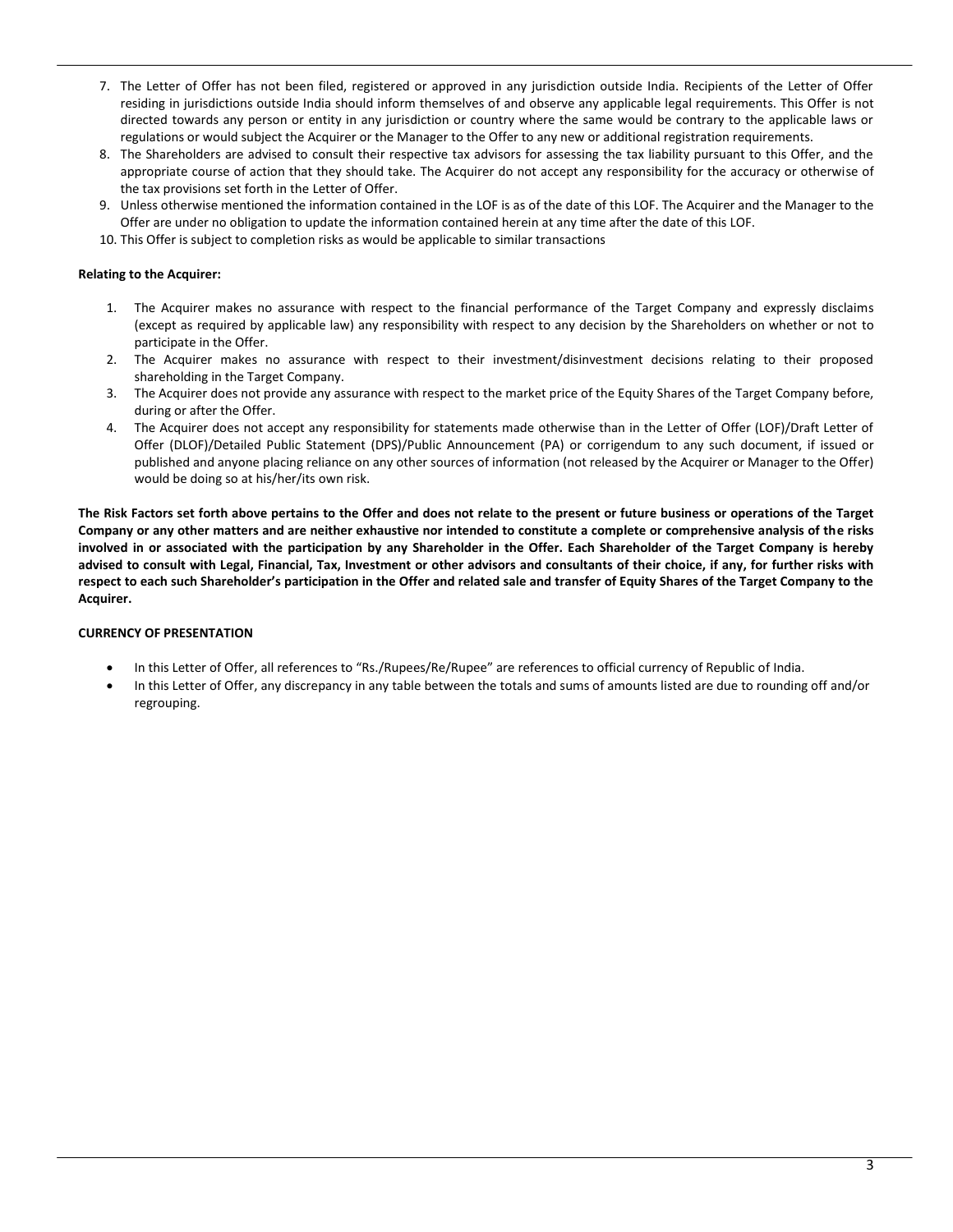# **TABLE OF CONTENTS**

| Sl. No. | <b>Particulars</b>                               | Page No. |
|---------|--------------------------------------------------|----------|
|         | Abbreviations / Definitions                      |          |
|         | Disclaimer Clause                                |          |
|         | Details of the Offer                             |          |
|         | Background of the Acquirer                       |          |
|         | Background of the Target Company                 | 10       |
| 6       | Offer Price & Financial Arrangements             | 14       |
|         | Terms & Conditions of the Offer                  | 16       |
| 8       | Procedure for Acceptance and Settlement of Offer | 17       |
| 9       | Documents for Inspection                         | 21       |
| 10      | Declaration by The Acquirer                      | 22       |

# **ABBREVIATIONS / DEFINITIONS**

The following abbreviations / definitions apply throughout this document, unless the context requires otherwise:

| <b>PARTICULARS</b>         | <b>DETAILS / DEFINITIONS</b>                                                                                                         |
|----------------------------|--------------------------------------------------------------------------------------------------------------------------------------|
| Acquirer                   | Mr. Pradeep Kumar Panda                                                                                                              |
| <b>AOA/Articles</b>        | Articles of Association of Otco International Limited, as amended                                                                    |
| B.A                        | <b>Bachelor of Arts</b>                                                                                                              |
| <b>B.Com</b>               | <b>Bachelors of Commerce</b>                                                                                                         |
| B.E                        | Bachelor of Engineering                                                                                                              |
| B.L                        | Bachelor of Law                                                                                                                      |
| <b>Board of Directors</b>  | The Board of Directors of Otco International Limited                                                                                 |
| Book Value per Share       | Networth/No. of outstanding Equity Shares                                                                                            |
| B.Sc                       | <b>Bachelor of Science</b>                                                                                                           |
| <b>BSE</b>                 | <b>BSE Limited, Mumbai</b>                                                                                                           |
| <b>Buying Broker</b>       | <b>MSE Financial Services Limited</b>                                                                                                |
| Cash Escrow Account        | Account opened with the Escrow Bank for depositing consideration payable to the shareholders under the<br>Offer                      |
| <b>CDSL</b>                | Central Depository Services (India) Limited                                                                                          |
| <b>CIN</b>                 | Corporate Identity Number (L17114KA2001PLC028611)                                                                                    |
| Company/Target             | Otco International Limited having registered office at 1/1, 21st Cross, C.M.H. Road, Lakshmipuram, Halasuru,                         |
| Company/TC/Otco            | Bengaluru- 560008, Karnataka, India                                                                                                  |
| Company<br>&<br>Secretary  | The Company Secretary & Compliance Officer of Target Company being Mr. Deepak Kumar Dash                                             |
| Compliance Officer         |                                                                                                                                      |
| <b>Companies Act</b>       | The Companies Act, 2013 and amendments thereto and The Companies Act, 1956, to the extent applicable                                 |
| DIN                        | Director Identification Number                                                                                                       |
| <b>DLOF</b>                | The Draft Letter of Offer dated October 16, 2017                                                                                     |
| DP                         | <b>Depository Participant</b>                                                                                                        |
| <b>DPS</b>                 | Detailed Public Statement dated October 12, 2017 relating to the Offer published on October 13, 2017                                 |
| Eligible Persons/ Eligible | All the Shareholders of TC (registered and unregistered) who own the equity shares at any time prior to the                          |
| Shareholder (s)            | closure of the Tendering Period except the Acquirer and the Sellers                                                                  |
| <b>Escrow Bank</b>         | Punjab National Bank having its branch at Door No.4055, 4 <sup>th</sup> Main Road, Anna Nagar, Chennai, Tamil Nadu-600<br>040, India |
| EPS                        | Earnings Per Share = Profit after Tax / Total no. of outstanding equity shares                                                       |
| <b>FEMA</b>                | Foreign Exchange Management Act, 1999 as amended                                                                                     |
| Equity Share(s)/ Share(s)  | Equity Share(s) of Face Value Rs. 10/- each of Target Company unless it is specified                                                 |
| FI                         | Financial Institution(s)                                                                                                             |
| <b>FPIs</b>                | Foreign Portfolio Investor, as defined under Regulation 2(h) of the Securities and Exchange Board of India                           |
|                            | (Foreign Portfolio Investors) Regulations, 2014, as amended.                                                                         |
| Form of Acceptance/FOA     | The application cum acknowledgement form which is enclosed with the LOF for tendering shares                                         |
| FY                         | <b>Financial Year</b>                                                                                                                |
| <b>GIR</b>                 | General Index Register                                                                                                               |
| <b>Identified Date</b>     | November 28, 2017 the date for the purpose of determining the names of the shareholders to whom the                                  |
|                            | Letter Of Offer would be sent                                                                                                        |
| Income Tax Act / I.T       | Income Tax Act, 1961 as amended                                                                                                      |
| <b>IND AS</b>              | Indian Accounting Standards                                                                                                          |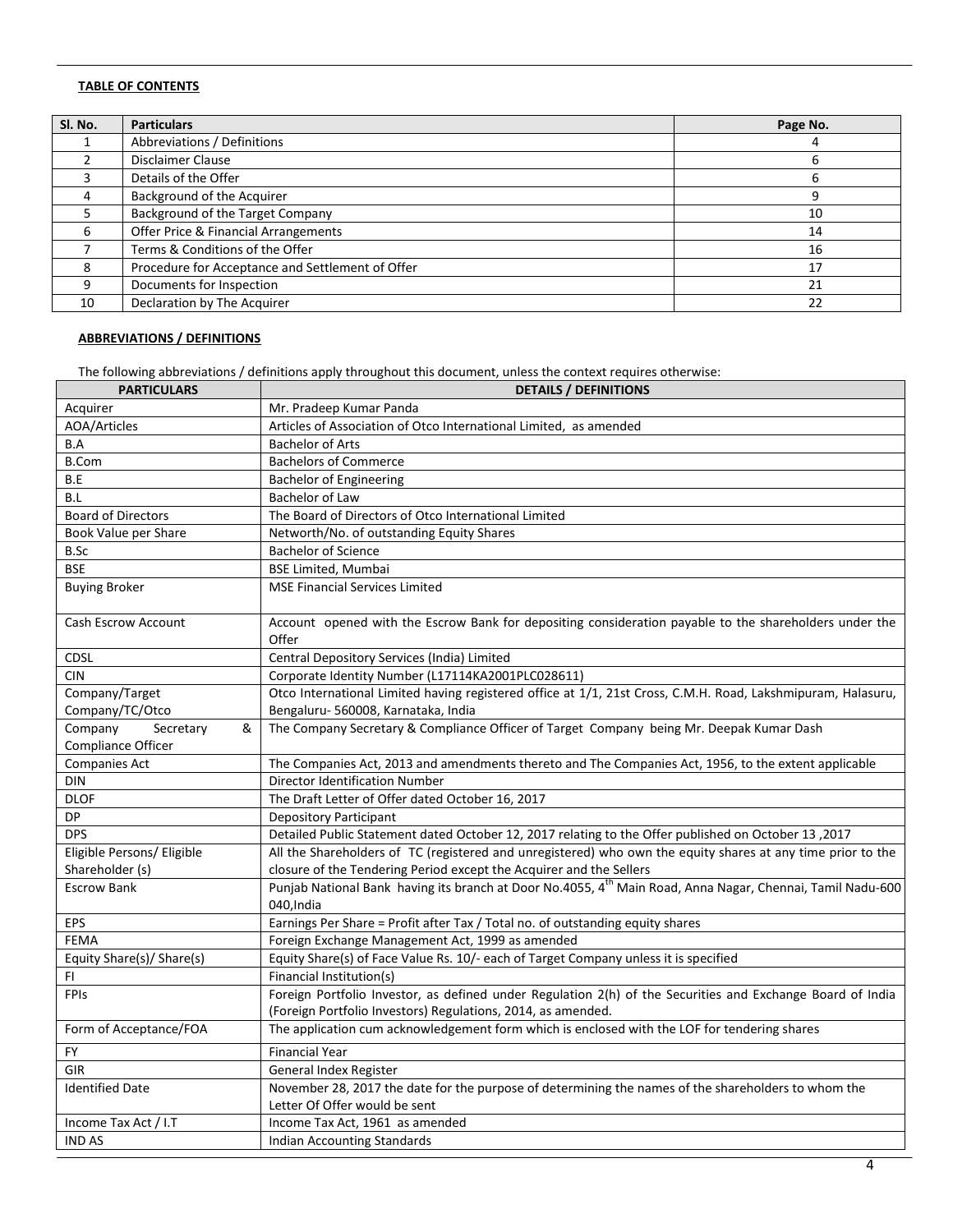| <b>IFSC</b>                    | Indian Financial System Code                                                                                                                                                                            |
|--------------------------------|---------------------------------------------------------------------------------------------------------------------------------------------------------------------------------------------------------|
| <b>ISIN</b>                    | International Securities Identification Number                                                                                                                                                          |
| Letter of Offer /LOF           | This Letter of Offer dated November 27, 2017                                                                                                                                                            |
| <b>Listing Agreement</b>       | Listing Agreement entered by Target Company with the Stock Exchange(s) in India, as amended from time to                                                                                                |
|                                | time                                                                                                                                                                                                    |
| M.Com                          | Master of Commerce                                                                                                                                                                                      |
| Manager to the Offer/Manager   | Vivro Financial Services Private Limited                                                                                                                                                                |
| <b>MICR</b>                    | Magnetic Ink Character Recognition                                                                                                                                                                      |
| <b>MOA</b>                     | Memorandum of Association of Otco International Limited, as amended                                                                                                                                     |
| <b>NECS</b>                    | <b>National Electronic Clearing Services</b>                                                                                                                                                            |
| <b>NEFT</b>                    | National Electronic Fund Transfer                                                                                                                                                                       |
| NRI(s)                         | Non-Resident Indian(s) and persons of Indian origin residing abroad                                                                                                                                     |
| <b>NSDL</b>                    | National Securities Depository Limited                                                                                                                                                                  |
| <b>OCBs</b>                    | <b>Overseas Corporate Bodies</b>                                                                                                                                                                        |
| Offer / Open Offer             | Cash Offer for the acquisition of upto 6,74,343 fully paid-up equity shares of Face Value of Rs.10/- each                                                                                               |
|                                | representing 26.00% of Total Issued, Subscribed & Paid up and Voting Equity Share Capital of the Target                                                                                                 |
|                                | Company from the public shareholders (except parties to SPA(s)) at an Offer price of Rs.37/- (Rupees Thirty                                                                                             |
|                                | Seven Only) per share, by the Acquirer                                                                                                                                                                  |
| Offer Period                   | Period between the date of entering into an agreement, formal or informal, to acquire equity shares, voting                                                                                             |
|                                | rights in, or control over a Target Company requiring a PA, or the date of the PA, as the case may be and the                                                                                           |
|                                | date on which the payment of consideration to shareholders who have accepted the Offer is made, or the                                                                                                  |
|                                | date on which Offer is withdrawn, as the case may be                                                                                                                                                    |
| <b>Offer Price</b>             | Rs.37/- (Rupees Thirty Seven only) for each fully paid-up equity share of Target Company payable in cash as                                                                                             |
|                                | determined under Regulations 8 of the SEBI (SAST) Regulations.                                                                                                                                          |
| Offer Size                     | Rs. 2,49,50,691 (Rupees Two Crores Forty Nine Lakhs Fifty Thousand Six Hundred and Ninety One Only)                                                                                                     |
|                                | arrived by multiplying 6,74,343 Fully Paid-up Equity Shares of Rs.10/- each by Offer Price of Rs. 37/- per share                                                                                        |
| <b>PAN</b>                     | Permanent Account Number                                                                                                                                                                                |
| Parties to the Agreement/SPA   | The Seller(s) and the Acquirer who entered into Share Purchase Agreement(s) dated October 6,2017<br>respectively                                                                                        |
| Public Announcement / PA       | Public Announcement dated October 6,2017                                                                                                                                                                |
| Promoters & Promoter Group     | Mr. Pradeep Kumar Panda                                                                                                                                                                                 |
| RBI                            | Reserve Bank of India                                                                                                                                                                                   |
| Registrar to the Offer         | Integrated Registry Management Services Private Limited                                                                                                                                                 |
| Regulations                    | SEBI (SAST) Regulations, 2011 as amended                                                                                                                                                                |
| Rs. / Rupee(s) / INR / ₹       | Indian Rupees, the legal currency of India                                                                                                                                                              |
| <b>RTGS</b>                    | Real Time Gross Settlement                                                                                                                                                                              |
| <b>SEBI</b>                    | Securities and Exchange Board of India                                                                                                                                                                  |
|                                |                                                                                                                                                                                                         |
| <b>SEBI Act</b>                | Securities and Exchange Board of India Act, 1992 as amended or modified from time to time<br>Securities and Exchange Board of India (Listing Obligations and Disclosure Requirements) Regulations, 2015 |
| SEBI (LODR) Regulations, 2015  | and subsequent amendments thereto.                                                                                                                                                                      |
| SEBI (SAST) Regulations, 2011  | Securities and Exchange Board of India (Substantial Acquisition of Shares & Takeovers) Regulations, 2011 and                                                                                            |
|                                | subsequent amendments thereto.                                                                                                                                                                          |
| SEBI (SAST) Regulations, 1997  | Securities and Exchange Board of India (Substantial Acquisition of Shares and Takeovers) Regulations, 1997                                                                                              |
|                                | and subsequent amendments thereto                                                                                                                                                                       |
| Sellers                        | Ms. Ashima Chakraborty, Mr. Bappa Ditaya Parida, Mr. Damodar Tribedi, Ms. Manasirani Agasti, Mr. Niranjan                                                                                               |
|                                | Behera, Mr. Padmaja Mishra, Mr. Prabhudayal Senapati, Mr. Ramesh Chandra Sahu, Mr. Surendra Das, Ms.                                                                                                    |
|                                | Suresh Mohini Pani, and Mr. Walme Guri Marak                                                                                                                                                            |
| Shareholders/Public            | Shareholders of the Target Company except the Acquirer and the Sellers unless it is specified                                                                                                           |
| Shareholders                   |                                                                                                                                                                                                         |
| SI. No.                        | Serial Number                                                                                                                                                                                           |
| SPA(s) / the Agreement(s)      | Share Purchase Agreement(s) dated October 6, 2017 between the Acquirer and the Sellers                                                                                                                  |
| Stock Exchange(s)              | <b>BSE</b>                                                                                                                                                                                              |
| <b>TDS</b>                     | Tax Deducted at Source                                                                                                                                                                                  |
| Tendering Period / TP          | Period within which Shareholders of Target Company may tender their Equity Shares in acceptance to the                                                                                                  |
|                                | Offer i.e., the period starting from December 13, 2017to December 27, 2017                                                                                                                              |
| Total paid-up Capital / Equity | Consisting of 25,93,624 fully paid up Equity Shares of Rs. 10/- (Rupees Ten) each of the Target Company as on                                                                                           |
| Capital of the Target Company  | the date of this Letter of Offer                                                                                                                                                                        |
| Working Day(s)                 | Working days of SEBI                                                                                                                                                                                    |
|                                |                                                                                                                                                                                                         |

*Note: All Terms beginning with a Capital Letter used in this Letter of Offer, and not specifically defined herein, shall have the meanings ascribed to them in the SEBI (SAST) Regulations.*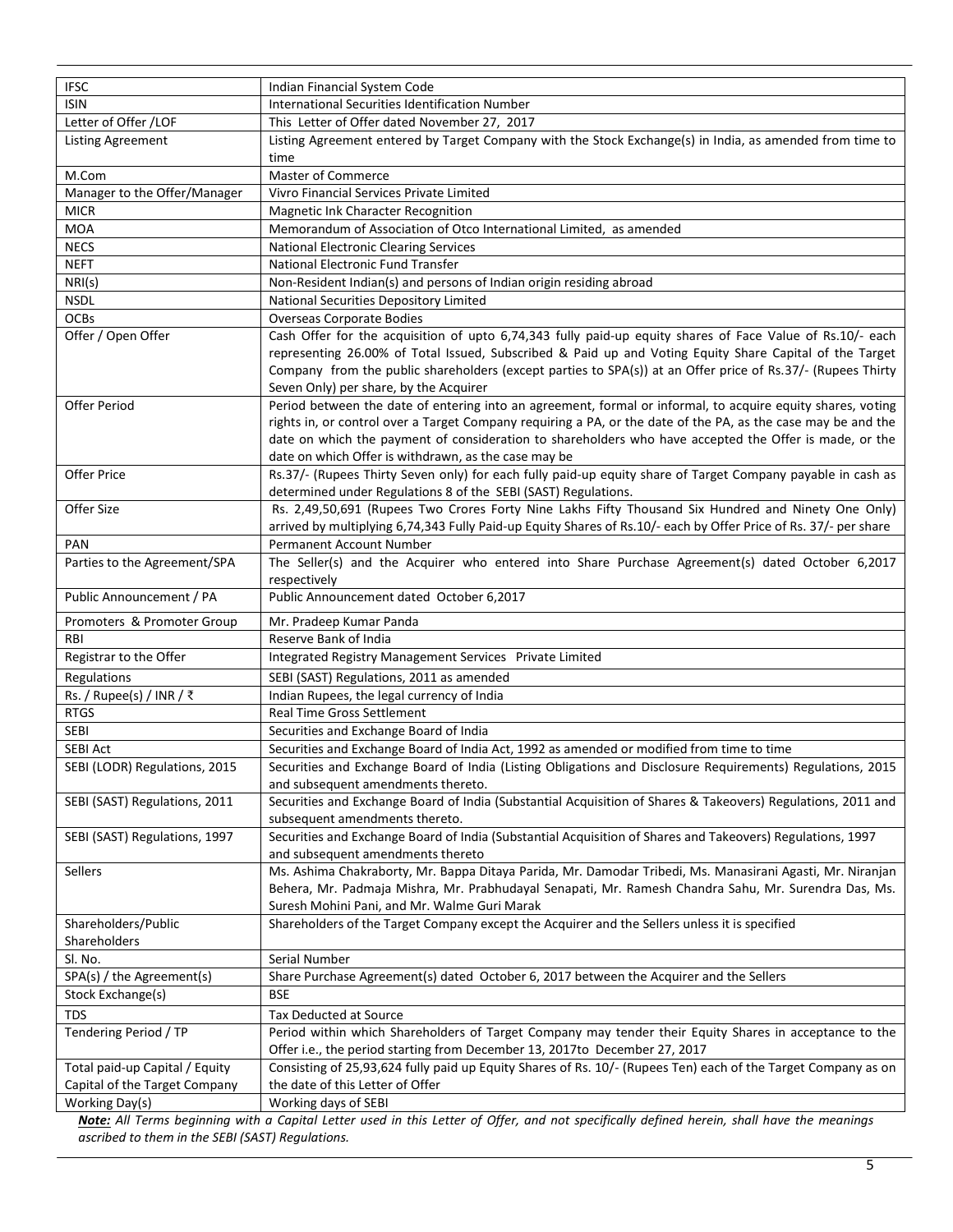## **2. DISCLAIMER CLAUSE**

**IT IS TO BE DISTINCTLY UNDERSTOOD THAT THE FILING OF DRAFT LETTER OF OFFER WITH SEBI SHOULD NOT IN ANY WAY BE DEEMED OR CONSTRUED THAT THE SAME HAS BEEN CLEARED, VETTED OR APPROVED BY SEBI. THE DRAFT LETTER OF OFFER HAS BEEN SUBMITTED TO SEBI FOR A LIMITED PURPOSE OF OVERSEEING WHETHER THE DISCLOSURES CONTAINED THEREIN ARE GENERALLY ADEQUATE AND ARE IN CONFORMITY WITH THE REGULATIONS. THIS REQUIREMENT IS TO FACILITATE THE SHAREHOLDERS OF OTCO INTERNATIONAL LIMITED TO TAKE AN INFORMED DECISION WITH REGARD TO THE OFFER. SEBI DOES NOT TAKE ANY RESPONSIBILITY EITHER FOR FINANCIAL SOUNDNESS OF THE ACQUIRER OR THE COMPANY WHOSE SHARES/CONTROL ARE PROPOSED TO BE ACQUIRED OR FOR THE CORRECTNESS OF THE STATEMENTS MADE OR OPINIONS EXPRESSED IN THE DRAFT LETTER OF OFFER. IT SHOULD ALSO BE CLEARLY UNDERSTOOD THAT WHILE ACQUIRER IS PRIMARILY RESPONSIBLE FOR THE CORRECTNESS, ADEQUACY AND DISCLOSURE OF ALL RELEVANT INFORMATION IN THIS DRAFT LETTER OF OFFER, THE MERCHANT BANKER IS EXPECTED TO EXERCISE DUE DILIGENCE TO ENSURE THAT ACQUIRER DULY DISCHARGES HIS RESPONSIBILITY ADEQUATELY. IN THIS BEHALF AND TOWARDS THIS PURPOSE, THE MERCHANT BANKER, VIVRO FINANCIAL SERVICES PRIVATE LIMITED HAS SUBMITTED A DUE DILIGENCE CERTIFICATE DATED OCTOBER 16, 2017 TO SEBI IN ACCORDANCE WITH THE SEBI (SUBSTANTIAL ACQUISITION OF SHARES AND TAKEOVERS) REGULATIONS, 2011 AND SUBSEQUENT AMENDEMENTS THEREOF. THE FILING OF THE DRAFT LETTER OF OFFER DOES NOT, HOWEVER, ABSOLVE THE ACQUIRER FROM THE REQUIREMENT OF OBTAINING SUCH STATUTORY CLEARANCES AS MAY BE REQUIRED FOR THE PURPOSE OF THE OFFER.**

## **3. DETAILS OF THE OFFER**

#### **3.1** *Background of the Offer*

- 3.1.1 This Offer is a Mandatory Offer and is being made by Mr. Pradeep Kumar Panda (Present Promoter of Target Company) in compliance with Regulation 3(2) and other applicable provisions of SEBI (SAST) Regulations, 2011 and pursuant to execution of Share Purchase Agreement(s) dated October 6, 2017 with the Sellers, for consolidation of its holding in Target Company.
- 3.1.2 The Acquirer is making this Offer to the Equity Shareholders of the Target Company (other than the parties to the Share Purchase Agreement(s)) to acquire up to 6,74,343 ( Six Lakhs Seventy Four Thousand Three Hundred and Forty Three) Equity shares of the Target Company of Face value of Rs.10/- each representing 26.00% of the Total Issued, Subscribed, Paid up and Voting Equity Capital of the Target Company at a price of Rs.37/- (Rupees Thirty Seven Only) per fully paid up Equity Share, payable in Cash subject to the terms and conditions mentioned in the PA, DPS and in the LOF that will be circulated to the shareholders in accordance with the SEBI (SAST) Regulations,2011. As on date, the Acquirer holds 13,62,223 Equity Shares aggregating to 52.52% of the Issued, Subscribed, Paid up Capital and Voting Equity Share Capital of the Target Company.
- 3.1.3 The Acquirer has entered into Share Purchase Agreement(s) *("SPA(s)" or "the Agreement(s)")* with the Public Shareholders viz. 1) Ms. Ashima Chakraborty, 2) Mr. Bappa Ditaya Parida, 3) Mr. Damodar Tribedi, 4) Ms. Manasirani Agasti, 5) Mr. Niranjan Behera,6) Mr. Padmaja Mishra, 7) Mr. Prabhudayal Senapati, 8) Mr. Ramesh Chandra Sahu, 9) Mr. Surendra Das, 10) Ms. Suresh Mohini Pani, and 11) Mr. Walme Guri Marak (hereinafter collectively referred to *" Sellers")* dated October 6, 2017 for the acquisition of 5,30,485 fully paid-up Equity Shares (*"Sale Shares")* of Rs. 10/- each representing 20.45% of the Issued, Subscribed, Paid up Capital and Voting Equity Share Capital of the Target Company at a Price of Rs. 5.00 (Rupees Five Only) per Equity Share aggregating to Rs. 26,52,425/- (Rupees Twenty Six Lakhs Fifty Two Thousand Four Hundred and Twenty Five Only), subject to the terms and conditions as contained in the SPA(s). Details of Sellers are as follows:

| SI.<br>No. | <b>Name</b>         | <b>Address</b>                        | Part of<br>Promoter/ | Details of Shares / Voting Rights held by<br>the Selling Shareholders |      |                         |     |
|------------|---------------------|---------------------------------------|----------------------|-----------------------------------------------------------------------|------|-------------------------|-----|
|            |                     |                                       | Promoter             | <b>Pre-Transaction</b>                                                |      | <b>Post Transaction</b> |     |
|            |                     |                                       | group<br>(Yes/No)    | No. of                                                                | %    | No. of                  | %   |
|            |                     |                                       |                      | <b>Shares</b>                                                         |      | <b>Shares</b>           |     |
|            |                     |                                       |                      |                                                                       |      |                         |     |
|            |                     |                                       |                      |                                                                       |      |                         |     |
|            |                     | P41, Princeep Street, 3rd Floor, Room |                      |                                                                       |      |                         |     |
| 1          | Ashima Chakraborty  | No - 301, Kolkata-700072, India       | No                   | 70894                                                                 | 2.73 | Nil                     | Nil |
|            |                     | C.N. Roy Road, Govt. Housing Estate   |                      |                                                                       |      |                         |     |
|            |                     | Office Qtr, Room No - 2, Tiljala,     |                      |                                                                       |      |                         |     |
|            | Bappa Ditaya Parida | Kolkata-700039, India                 | No                   | 49000                                                                 | 1.89 | Nil                     | Nil |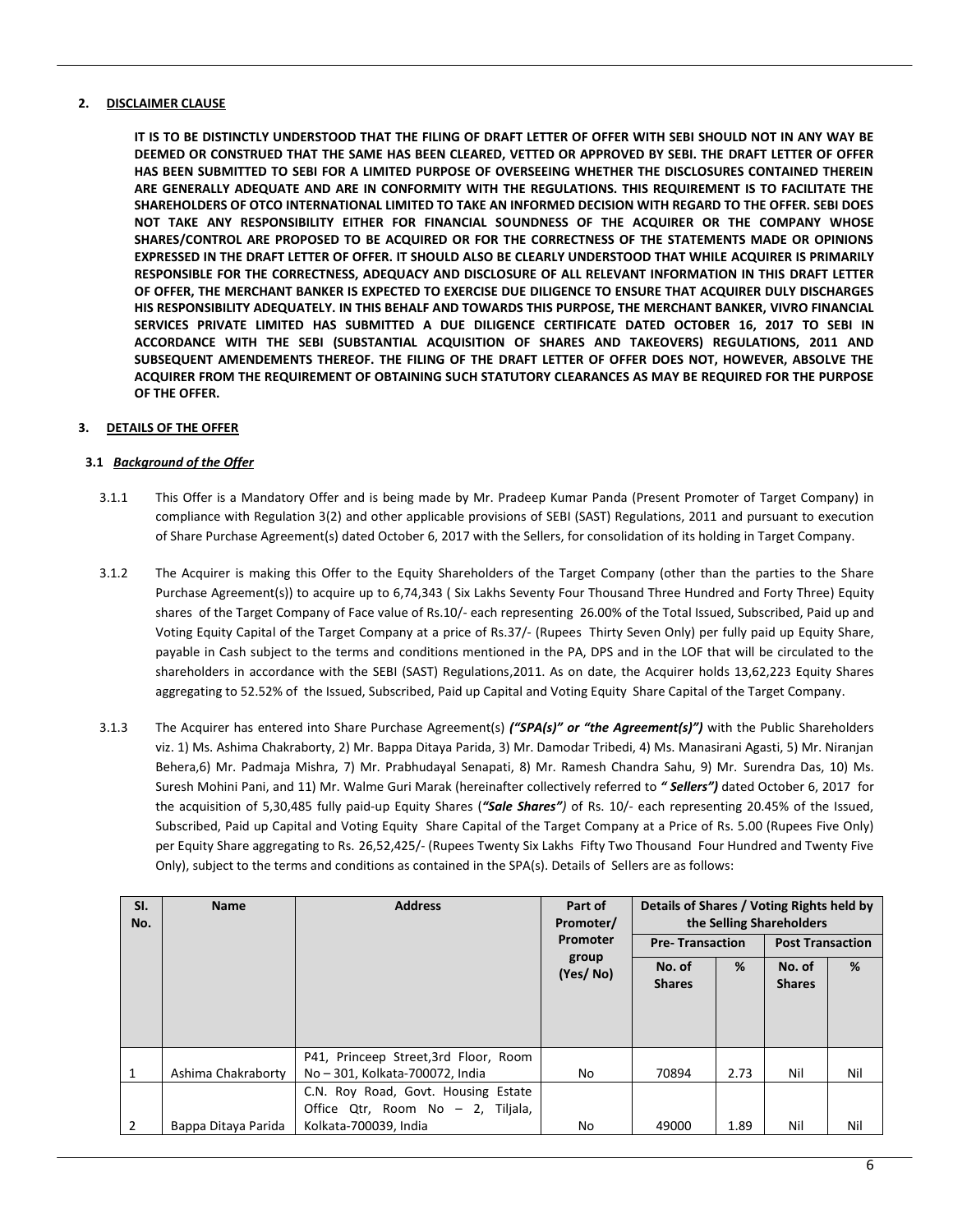| SI.<br>No.     | <b>Name</b>               | <b>Address</b>                                                                      | Part of<br>Promoter/ | Details of Shares / Voting Rights held by<br>the Selling Shareholders |      |                         |     |
|----------------|---------------------------|-------------------------------------------------------------------------------------|----------------------|-----------------------------------------------------------------------|------|-------------------------|-----|
|                |                           |                                                                                     | Promoter             | <b>Pre-Transaction</b>                                                |      | <b>Post Transaction</b> |     |
|                |                           |                                                                                     | group<br>(Yes/No)    | No. of<br><b>Shares</b>                                               | %    | No. of<br><b>Shares</b> | %   |
| 3              | Damodar Tribedi           | P-41, Princep Street, Room No- 301, 3rd<br>Floor, Kolkata-700072, India             | No                   | 61578                                                                 | 2.37 | Nil                     | Nil |
| 4              | Manasirani Agasti         | P 41 Princep Street, Room No- 301, 3rd<br>Floor Kolkata-700072, India               | No                   | 39500                                                                 | 1.52 | Nil                     | Nil |
| 5              | Niranjan Behera           | 125/42, Gopal Mishra Road, Kolkata-<br>700034, India                                | No                   | 49000                                                                 | 1.89 | Nil                     | Nil |
| 6              | Padmaja Mishra            | 4/171, Gandhi Colony, Kolkata-700092,<br>India                                      | No                   | 49625                                                                 | 1.91 | Nil                     | Nil |
| $\overline{7}$ | Prabhudayal<br>Senapati   | 28/29,<br>Belvedere<br>Kolkata-<br>Road,<br>700027, India                           | No                   | 49000                                                                 | 1.89 | Nil                     | Nil |
| 8              | Chandra<br>Ramesh<br>Sahu | $28/29$ ,<br>Belvedere<br>Road,<br>Alipore,<br>Kolkata-700027, India                | No                   | 49000                                                                 | 1.89 | Nil                     | Nil |
| 9              | Surendra Das              | P -41, Princeep Street, 4 <sup>th</sup> Floor Room<br>No.402, Kolkata-700072, India | No                   | 24378                                                                 | 0.94 | Nil                     | Nil |
| 10             | Suresh Mohini Pani        | Room No-301, 3rd Floor ABP Bhavan, P<br>41, Princeep Street, Kolkata, 700072        | No                   | 39510                                                                 | 1.52 | Nil                     | Nil |
| 11             | Walme Guri Marak          | P-41 Princeep Street, 3 <sup>rd</sup> Floor, Room<br>No.301, Kolkata-700072, India  | No                   | 49000                                                                 | 1.89 | Nil                     | Nil |
|                |                           | <b>Note:</b> Nature: all the above mentioned Sellers are Individuals.               |                      |                                                                       |      |                         |     |

3.1.4 Accordingly, upon completion of the sale and purchase of the Sale Shares (as defined) under the SPA(s), Sellers will not hold any shares in the Target Company.

#### **3.1.5 Some Salient Features of SPA(s) are as follows:**

- I. The SPA(s) are subject to the compliances of provisions of SEBI (SAST) Regulations, 2011 and in case of non-compliances with the provisions of SEBI (SAST) Regulations, 2011 the SPA(s) shall not be acted upon.
- II. The Sellers are the legal and beneficial owner of Equity Shares held by them.
- III. The Sellers have agreed to sell to the Acquirer, to the extent of their shareholding in the Target Company and the Acquirer have, relying on the representations and warranties of the Sellers and subject to the required regulatory approvals, agreed to purchase from the Sellers, such shareholding owned by Sellers in the Target Company.
- IV. In the event of any representation being found to be incorrect, the Sellers shall indemnify and shall save, keep harmless and indemnified the Acquirer from and against all actions, proceedings, demands, loss, claims, damages, costs, charges and expenses, which the Acquirer may suffer or incur as a result of such incorrect representation.
- 3.1.6 Post proposed acquisition of Equity Shares pursuant to SPA(s), the Acquirer will consolidate his holding in the Target Company, which has resulted in triggering of Regulation 3(2) and other applicable provisions of (SAST) Regulations.
- 3.1.7 The Acquirer is Promoter of the TC and subsequent to the completion of the acquisition under the SPA(s) and the Offer, no change in control of the Target Company will occur.
- 3.1.8 The Offer is not pursuant to any open market purchase or as a result of global acquisition resulting in indirect acquisition of the Target Company.
- 3.1.9 The Acquirer, the Sellers and the Target Company have not been prohibited by SEBI from dealing in securities, in terms of directions issued under Section 11B of the SEBI Act, 1992 or under any other regulations made there under.
- 3.1.10 There is no Person Acting in Concert with the Acquirer for the purpose of this Open Offer within the meaning of regulation 2(1)(q) of the SEBI (SAST) Regulations, 2011.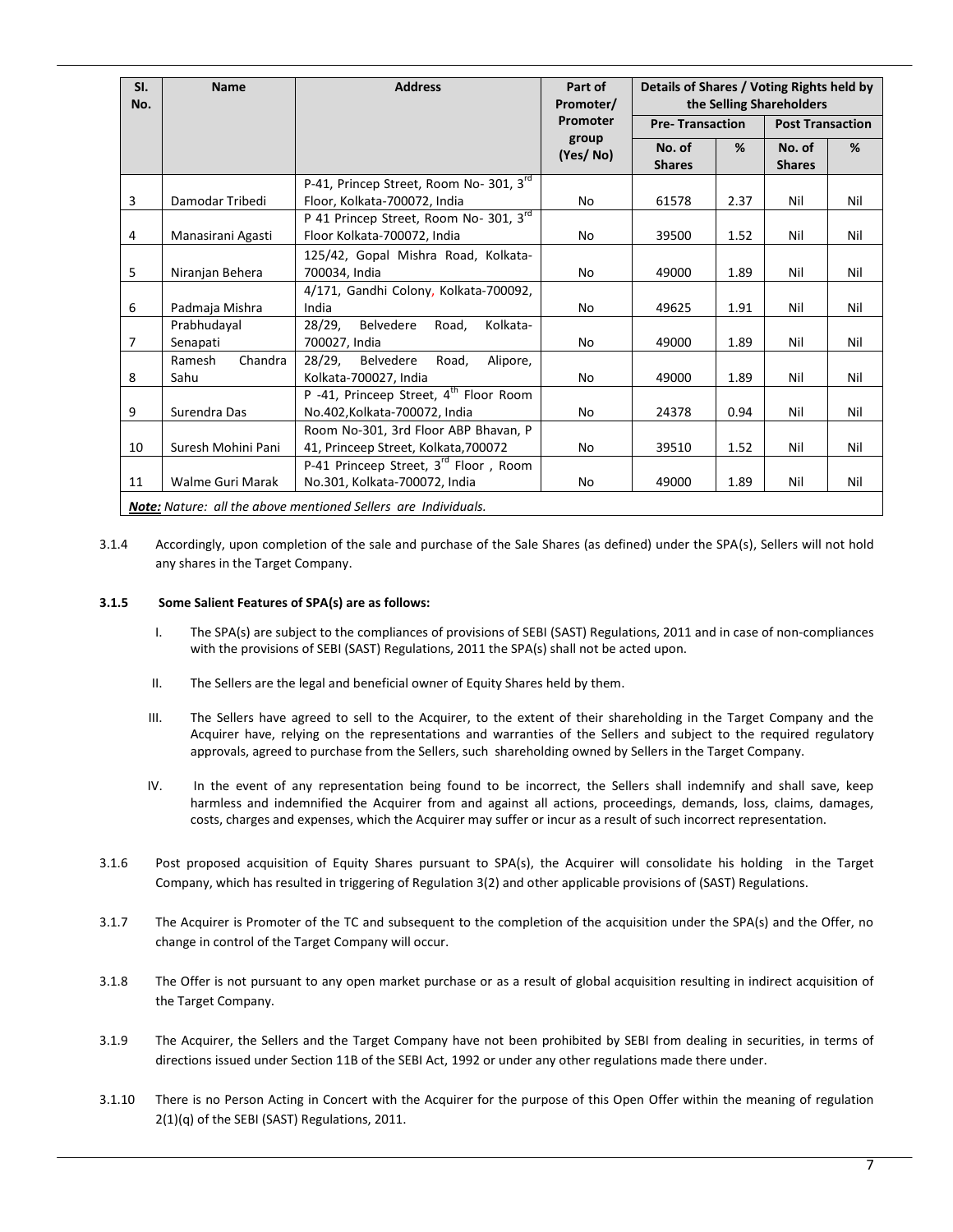- 3.1.11 Apart from the consideration of Rs. 5/- (Rupees Five Only) per Equity Share, no other compensation, directly or indirectly, is payable to the Sellers under the SPA(s) or otherwise.
- 3.1.12 As per Regulations 26(6) and 26(7) of SEBI (SAST) Regulations, 2011, the Board of the Target Company is required to constitute a committee of Independent Directors, to provide its written reasoned recommendation on the Offer to the Shareholders of the Target Company and such recommendations shall be published at least two working days before the commencement of the Tendering Period in the same newspaper where the DPS of the Offer was published. A copy whereof shall be sent to SEBI, BSE, and Manager to the Offer and in case of a competing offer/s to the Manager/s to the Open Offer for every competing Offer.

## **3.2.** *Details of the Proposed Offer*

3.2.1. In accordance with Regulation 14(3) of SEBI (SAST) Regulations, 2011, the Acquirer had published Detailed Public Statement on October 13, 2017 in the following newspapers.

| The Financial Express (National English Daily) | All Editions      |
|------------------------------------------------|-------------------|
| Jansatta (National Hindi Daily)                | All Editions      |
| Vartha Bharathi (Kannada Daily)                | Bengaluru Edition |
| Mumbai Lakshwadeep (Marathi Daily)             | Mumbai Edition    |

*The copy of PA and DPS is also available on the SEBI website a[t www.sebi.gov.in.](http://www.sebi.gov.in/)* 

- 3.2.2. The Acquirer is making this Offer in compliance with the Regulation 3(2) and other applicable provisions of the SEBI (SAST) Regulations,2011 vide the PA dated October 6, 2017 to all the Public Shareholders of the Target Company except parties to SPA(s) for the acquisition of 6,74,343 fully paid-up Equity Shares of the face value of Rs.10/- each representing 26.00% of the Total Issued, Subscribed, Paid up and Voting Equity Share Capital of the Target Company at an Offer Price of Rs. 37/- (Rupees Thirty Seven Only) per fully paid-up Equity Share payable in **"Cash"** and subject to the terms and conditions set out in the PA, DPS and this LOF.
- 3.2.3. As on date, there are no Partly Paid Up Equity Shares, Outstanding Convertible Instruments in the nature of Warrants/Fully Convertible Debentures/Partly Convertible Debentures etc. which are convertible into Equity Shares at any later date in the Target Company and the Offer Price of Rs. 37/- (Rupees Thirty Seven Only) per share is for the Fully Paid Up Equity Share of Face Value of Rs.10 each held by the Eligible Shareholders of Target Company.
- 3.2.4. There is no Differential Pricing for the Equity Shares proposed to be acquired in this Offer.
- 3.2.5. This is not a competing offer in terms of Regulation 20 of the SEBI (SAST) Regulations, 2011. If there is competing offer then the public offer(s) under all the subsisting bids shall open and close on the same date. Further, no competing offer has been made from the date of the PA till the date of this LOF.
- 3.2.6. This Offer is not a conditional offer subject to any minimum level of acceptance from the Shareholders.
- 3.2.7. The Acquirer has not acquired any Equity Shares of Target Company after the date of PA till the date of this LOF.
- 3.2.8. The Equity Shares of the Target Company under this Offer will be acquired by the Acquirer as fully paid-up, free from any lien, charges and encumbrances and together with the rights attached thereto, including all rights to dividend, bonus and rights offer declared thereof.
- 3.2.9. As on date, there is no Person Acting in Concert with the Acquirer for the purpose of this Offer.
- 3.2.10. Pursuant to completion of this Offer, assuming full acceptance to this Offer, the Shareholding of the Acquirer in the TC would be 98.97%, therefore the public shareholding in the Target Company will fall below the minimum public shareholding requirement as per the Securities Contract (Regulation) Rules, 1957 as amended. The Acquirer undertakes that he will take necessary steps to facilitate compliances of the Target Company with the relevant provisions of the Securities Contract (Regulation) Rules, 1957 as amended, provisions of SEBI (Listing Obligations and Disclosure Requirement) Regulation, 2015 and the Regulation 7(4) and 7(5) of the SEBI (SAST) Regulations and will reduce the non-public shareholding within the period mentioned therein.
- 3.2.11. Pursuant to Regulation 12 of the SEBI (SAST) Regulations, the Acquirer has appointed Vivro Financial Services Private Limited as the Manager to the Offer. The Manager to the Offer, Vivro Financial Services Private Limited does not hold any Equity Shares in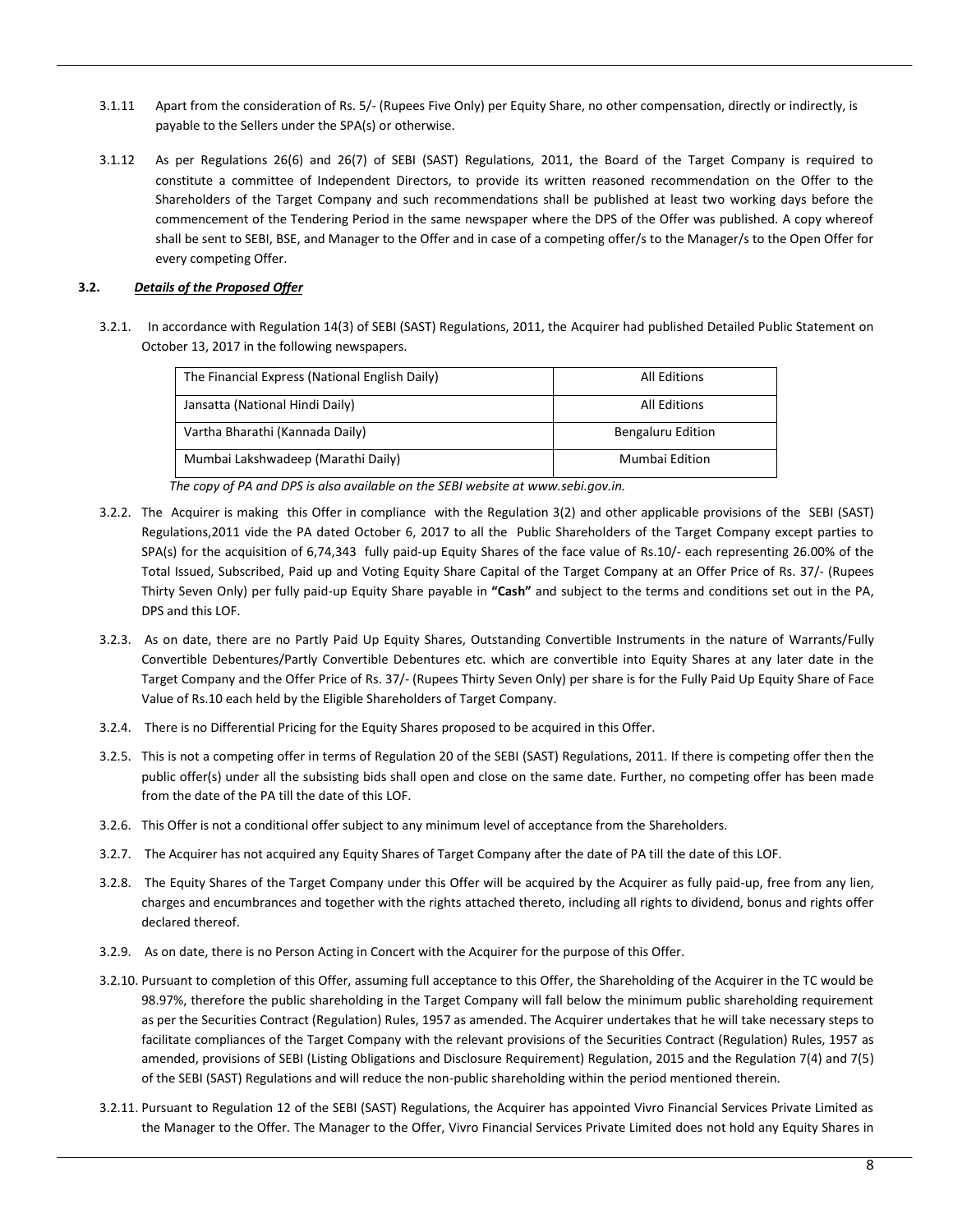the Target Company as on the date of this LOF. The Manager to the Offer further declares and undertakes that they will not deal on their own account in the Equity Shares of the Target Company during the Offer Period.

# 3.3 *Objects of the Acquisition / Offer*

- 3.3.1 This Offer is a Mandatory Offer and is being made by Mr. Pradeep Kumar Panda (Present Promoter of Target Company) in compliance to the Regulation 3(2) and other applicable provisions of SEBI (SAST) Regulations, 2011 and pursuant to execution of Share Purchase Agreement(s) dated October 6, 2017 with the Sellers, for consolidation of his holding in Target Company.
- 3.3.2 The prime objective of the Acquirer behind the acquisition is to consolidate his holding in the Target Company. The Acquirer proposes to continue the existing business of the Target Company. The Acquirer reserves the right to modify the present structure of the business in a manner which is useful to the larger interest of the shareholders. Any such change in the structure that may affect the larger interest of the shareholders will be done with prior approval of the shareholders at a General Body Meeting of Target Company in accordance with regulation 25(2) of SEBI (SAST) Regulations, 2011 and in accordance with the applicable laws. The Acquirer may diversify, reorganize and/or streamline the business of Target Company for commercial reasons and operational efficiencies
- 3.3.3 As on the date of this LOF, the Acquirer does not have any intention to sell, dispose off or otherwise encumber any significant assets of Target Company except in the ordinary course of business of Target Company and future policy for disposal of assets, if any, will be decided by its Board of Directors, subject to the applicable provisions of the law and the prior approval of the shareholders at a General Body Meeting of Target Company in accordance with regulation 25(2) of SEBI (SAST) Regulations, 2011.

# **4. BACKGROUND OF THE ACQUIRER**

- 4.1. Mr. Pradeep Kumar Panda (Individual) is the Sole Acquirer and there is no Person Acting in Concert for the purpose of this Offer.
- 4.2. Mr. Pradeep Kumar Panda, S/o Late Shri Gobardhan Panda aged 49 years, is an Indian Resident residing at Flat No.1B, Krishna Orms Leigh, Door No.36 & 37, Dr. Muniappa Road, Kilpauk, Chennai – 600 010, Tamil Nadu, India. Tel: +91-44- 26411173, Email id: cspradeep.panda@gmail.com. He is a qualified Company Secretary from Institute of Company Secretaries of India, New Delhi and holds Bachelors Degree in Science from Bhadrak College, Utkal University, Odisha and Bachelor Degree of Law from Bhadrak Law College, Utkal University, Odisha and Masters Degree in Commerce from Utkal University, Odisha. He has more than 20 years of experience in the field of Corporate Finance, Corpor ate Law and Financial Consultancy.
- 4.3. The Net worth of Mr. Pradeep Kumar Panda as on October 5, 2017 is Rs.4,63,88,144 (Rupees Four Crores Sixty Three Lakhs Eighty Eight Thousand One Hundred and Forty Four Only) as certified vide certificate dated October 5, 2017 by Mr. A. Karikalan, proprietor M/s. Karikalan & Co., Chartered Accountant having their office at No.1, 2nd Cross , 6th Street, Dr. Subburayan Nagar, Kodambakkam, Chennai, Tamilnadu – 600024, Ph: +91-9944480544, +91-44-24880544, Email id:akarikalanca@gmail.com.
- 4.4. As on date of this LOF, the Acquirer is the Promoter of the Target Company and holds 13,62,223 Equity Shares aggregating to 52.52% of Total Issued, Subscribed & Paid up and Voting Equity Share Capital of Target Company. Further, Acquirer has acquired 12,652 Equity shares of Target Company during the 12 months period prior to the date of the PA and has complied with provisions of Chapter II of the SEBI (SAST) Regulations, 1997 and Chapter V of SEBI (SAST) Regulations, 2011.

| SI. No.       | Name of Entity(s)                              | <b>Status</b>     |
|---------------|------------------------------------------------|-------------------|
|               | Keerthi Logistics Private Limited              | Promoter-Director |
| $\mathcal{P}$ | Spectra Signs Private Limited                  | Promoter          |
| 3             | Pearl Vanijya Private Limited                  | Promoter-Director |
| 4             | Maxwell Structures and Pillars Private Limited | Promoter          |
| 5             | Delta Legal Service Private Limited            | Promoter-Director |
| 6             | Delta Corporate Service Private Limited        | Promoter-Director |
| 7             | Delta Corpotell India Private Limited          | Promoter-Director |
| 8             | Kalladikode Agricom Private Limited            | Promoter-Director |

4.5. Details of entities in which Acquirer is interested are as follows: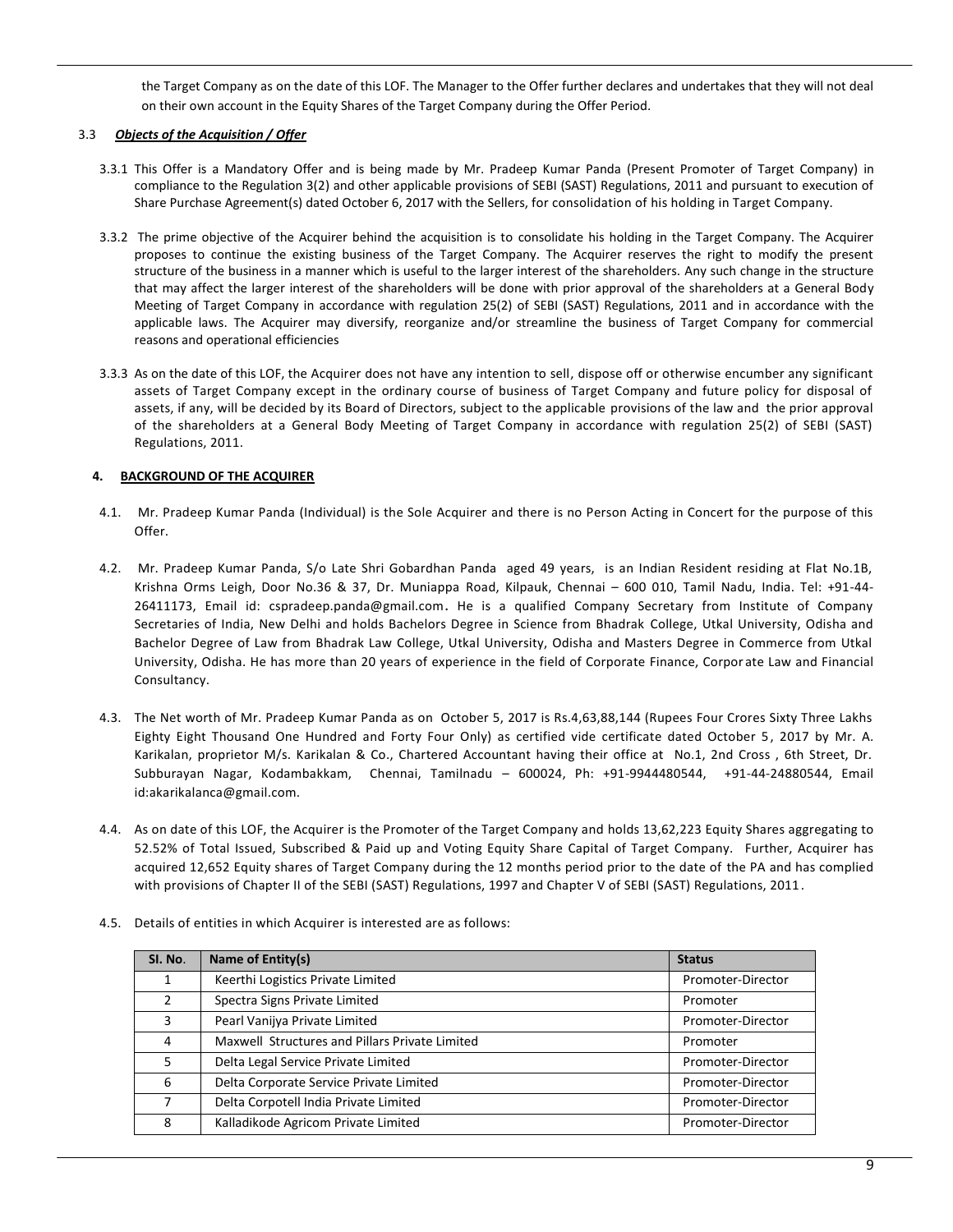| SI. No.         | Name of Entity(s)                     | <b>Status</b>     |
|-----------------|---------------------------------------|-------------------|
| 9               | Datamine Solutions Private Limited    | Promoter-Director |
| 10              | Reva Software Systems Private Limited | Promoter-Director |
| 11              | Begunia Projects Private Limited      | Promoter          |
| 12 <sup>1</sup> | Satyabhama Foundation                 | Promoter-Director |
| 13              | Otco International Limited (Listed)   | Promoter          |

- 4.6. None of the entities mentioned above are participating or interested or acting in concert with the Acquirer in this Open Offer and are not listed on any of the stock exchanges except Otco International Limited which is currently listed on BSE.
- 4.7. Mr. Pradeep Kumar Panda is not part of any group as on date of this LOF. He is the Promoter of the Target Company and holds 13,62,223 Equity Shares aggregating to 52.52% of total Issued, Subscribed & Paid up and Voting Equity Share Capital of Target Company. Further, Acquirer had acquired 12,652 Equity Shares of Target Company during the 12 months period prior to the date of this LOF.
- 4.8. The Acquirer has not entered into any non-compete arrangement and/or agreement with the Sellers.
- 4.9. Neither the Acquirer nor any of the Company with whom the Acquirer is associated is/are in securities related business and is registered with SEBI as a Market Intermediary.
- 4.10. The Acquirer is the promoter of the Target Company.
- 4.11. The Acquirer has not been prohibited by SEBI from dealing in securities, in terms of directions issued under Section 11B of the SEBI Act, 1992 or under any other regulations made there under.

## **5. BACKGROUND OF THE TARGET COMPANY- OTCO INTERNATIONAL LIMITED**

- 5.1 Otco International Limited was incorporated on March 25, 1981 as Oceanic Trading Company Limited with Registrar of Companies, West Bengal under the Companies Act, 1956. The name was changed to OTCO Leasing & Finance Limited and a fresh certificate of incorporation consequent to name change was issued on February 25, 1986. The name was further changed to OTCO International Limited and a fresh certificate of incorporation consequent to name change was issued on April 22, 1993. The CIN of Target Company is L17114KA2001PLC028611.
- 5.2 The registered office of the Target Company was shifted from State of West Bengal to State of Karnataka and a fresh certificate of registration confirming change of registered office was issued by Registrar of Companies, Karnataka on February 13, 2001. The current registered office of Target Company is located at  $1/1$ ,  $21^{st}$  Cross, C.M.H. Road, Lakshmipuram, Halasuru, Bengaluru-560008, Karnataka, India and corporate office at Old No. 6, New No. 15, 7<sup>th</sup> West Cross Street, Shenoy Nagar, Chennai – 600030, Tamil Nadu, India.
- 5.3 The present promoter, Mr. Pradeep Kumar Panda, had acquired majority stake and control over the Target Company in the FY 2015-16, pursuant to Share Purchase Agreement(s) dated May 15, 2015 and Open Offer pursuant to SEBI (SAST) Regulations, 2011.
- 5.4 Currently, the Target Company is in the business of providing consultancy services.
- 5.5 As on date of this LOF, the Authorized Equity Share Capital of the Target Company is Rs. 3,00,00,000 (Rupees Three Crores Only) comprising of 30,00,000 (Thirty Lakhs) Equity Shares of Rs. 10 each. The Paid Up Share Capital of Target Company is Rs. 2,59,36,240 (Rupees Two Crores Fifty Nine Lakhs Thirty Six Thousand Two Hundred and Forty Only) comprising of 25,93,624 (Twenty Five Lakhs Ninety Three Thousand Six Hundred and Twenty Four Only) Equity Shares of Rs. 10/- each.
- 5.6 The Share Capital Structure of the Target Company as on the date of this LOF is as follows:-

| Paid Up Equity Share of Target Company       | No. of Shares / Voting<br><b>Rights</b> | % of Share / Voting Rights |
|----------------------------------------------|-----------------------------------------|----------------------------|
| Fully Paid-up Equity Shares of Face Value    | 25,93,624                               | 100.00                     |
| Partly Paid-up Equity Shares                 | NIL                                     | NIL                        |
| Total Paid-up Equity Shares                  | 25,93,624                               | 100.00                     |
| <b>Total Voting Rights in Target Company</b> | 25,93,624                               | 100.00                     |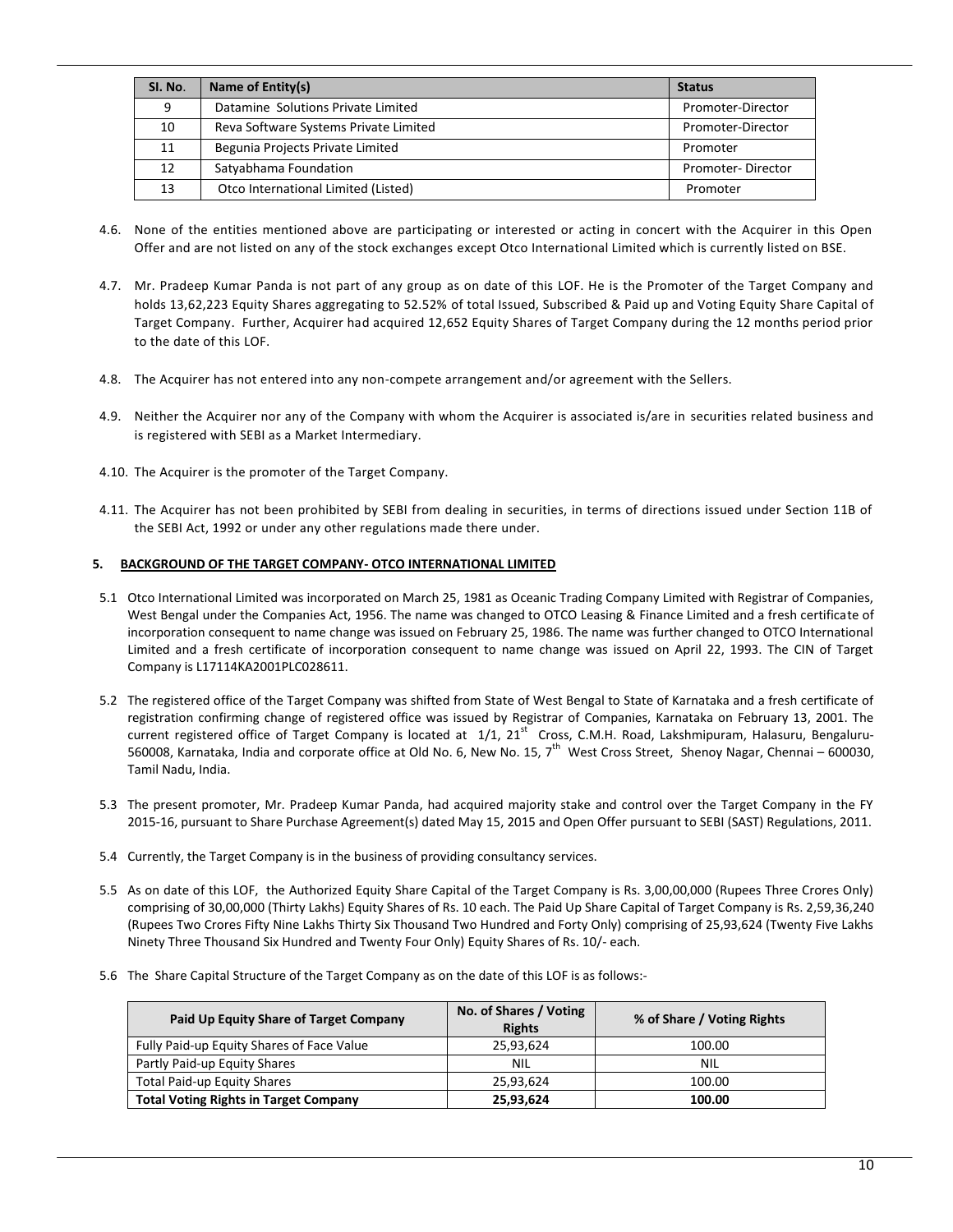- 5.7 There are currently no outstanding partly paid up shares or any other convertible instruments to be converted into Equity Shares of the Target Company at a future date.
- 5.8 The Equity Shares of Target Company are currently listed and traded only on BSE Limited (BSE). The Equity Shares of Target Company were initially listed on The Calcutta Stock Exchange Limited (CSE) and were subsequently listed on BSE w.e.f. November 18, 1987 and on The Bangalore Stock Exchange Limited (BgSE) w.e.f. May 17, 2001. The Equity Shares of Target Company was delisted from CSE w.e.f. February 19, 2007 and BgSE was de-recognised vide SEBI order dated December 26, 2014.
- 5.9 The Entire Capital of 25,93,624 Equity Shares of Face Value Rs.10 each of Target Company are listed on BSE.
- 5.10 As on date, the Trading in Equity Shares of Target Company is not suspended at BSE.
- 5.11 The Equity Shares of Target Company are infrequently traded within the meaning of Regulation 2(1) (j) of the SEBI (SAST) Regulations, 2011 on BSE. The Scrip ID and Scrip Code of the Equity Shares of Target Company at BSE are "*OTCO*" and "*523151*" respectively.
- 5.12 As on date of this LOF, there is no subsidiary or holding company of the Target Company.
- 5.13 There has been no merger, de-merger and spin off in the last three years in the Target Company.
- 5.14 The present promoter, Mr. Pradeep Kumar Panda, had acquired majority stake and control over the Target Company in the FY 2015-16, pursuant to Share Purchase Agreement(s) dated May 15, 2015 and Open Offer pursuant to SEBI (SAST) Regulations, 2011 and thereafter he has been complying with Chapter V of the SEBI (SAST) Regulations, 2011. However, there was non-compliance by the erstwhile, Promoter/Promoter Group of the Target Company and the Target Company with regard to Regulation 8(3) of SEBI (SAST) Regulations. Further, the Target Company had received a Show Cause Notice No. EFD/DRA3/OW2471/2017 dated February 1, 2017 and had filed consent application on March 29, 2017 with SEBI in terms of SEBI (Settlement of Administrative and Civil Proceedings) Regulations, 2014 and made a settlement payment of Rs.3,99,375 vide Demand Draft no.511644 dated August 19, 2017. Further, SEBI vide its settlement order dated August 31, 2017 with ref no.SO/EFD-2/SD/159/AUG/2017 had disposed off the adjudicating proceedings and had settled the application.
- 5.15 As on date, the Board of Directors of Target Company is as follows:

| <b>Name</b>                        | Designation                          | <b>DIN</b> | Date of     |
|------------------------------------|--------------------------------------|------------|-------------|
|                                    |                                      |            | Appointment |
| Mr. Subrahmaniyam Sivam Ramamurthy | Non-Executive & Independent Director | 02393209   | 12/11/2013  |
| Mr. Shaine Sunny Mundaplakkal      | Executive & Whole-time Director      | 06429415   | 28/10/2015  |
| Ms. Chinnamma Pullattu Mathew      | Non-Executive & Women Director       | 07117184   | 26/09/2015  |
| Mr. Balakrishnan Ramasubramanian   | Non-Executive & Independent Director | 07661622   | 17/12/2016  |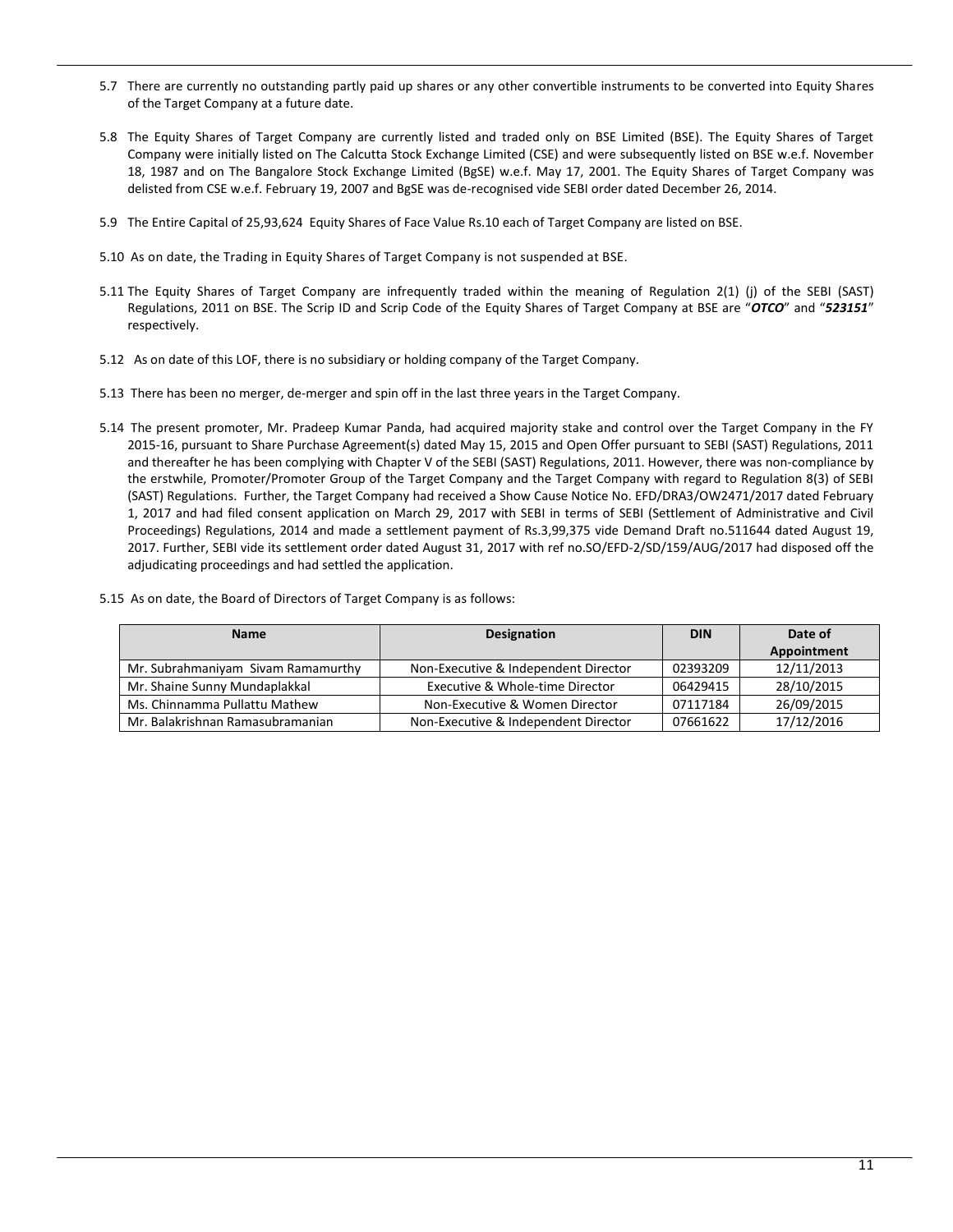5.16 The Brief Financials of Target Company are as given under:-

| <b>Profit &amp; Loss Statement</b>  |                                               |                                      |                                      | (Rs in Lakhs)                        |
|-------------------------------------|-----------------------------------------------|--------------------------------------|--------------------------------------|--------------------------------------|
| <b>Particulars</b>                  | For the half year ended<br>September 30, 2017 | For the year ended<br>March 31, 2017 | For the year ended<br>March 31, 2016 | For the year ended<br>March 31, 2015 |
|                                     | (Unaudited)                                   | (Audited)                            | (Audited)                            | (Audited)                            |
| Income from Operations              | 75.00                                         | 149.35                               | 550.00                               | 161.11                               |
| Other Income                        | 2.88                                          | 5.71                                 | 1.40                                 |                                      |
| <b>Total Income</b>                 | 77.88                                         | 155.06                               | 551.40                               | 161.11                               |
| <b>Total Expenditure</b>            | 86.35                                         | 144.57                               | 465.55                               | 152.99                               |
| Profit / (Loss) Before Depreciation |                                               |                                      |                                      |                                      |
| Interest and Tax                    | (8.47)                                        | 10.49                                | 85.85                                | 8.12                                 |
| Depreciation                        | (0.24)                                        | 1.07                                 | 1.52                                 | 0.51                                 |
| Interest                            |                                               | ۰                                    |                                      |                                      |
| Profit/ (Loss) Before Tax           | (8.23)                                        | 9.42                                 | 84.33                                | 7.61                                 |
| <b>Provision for Tax</b>            |                                               | 0.40                                 | 16.21                                | 1.23                                 |
| <b>Profit / (Loss) After Tax</b>    | (8.23)                                        | 9.02                                 | 68.12                                | 6.38                                 |

**Balance Sheet** (Rs in Lakhs)

| <b>Particulars</b>                                       | For the half year ended<br>September 30, 2017 | For the year ended<br>March 31, 2017 | For the year ended<br>March 31, 2016 | For the year<br>ended March<br>31, 2015 |  |
|----------------------------------------------------------|-----------------------------------------------|--------------------------------------|--------------------------------------|-----------------------------------------|--|
|                                                          | (Unaudited)                                   | (Audited)                            | (Audited)                            | (Audited)                               |  |
| <b>Sources of funds</b>                                  |                                               |                                      |                                      |                                         |  |
| Paid up share capital                                    | 259.36                                        | 259.36                               | 259.36                               | 259.36                                  |  |
| Reserves and Surplus (excluding<br>revaluation reserves) | (157.30)                                      | (149.07)                             | (158.09)                             | (226.21)                                |  |
| Less:-Miscellanous Expenditure not<br>written off        |                                               | ۰                                    |                                      |                                         |  |
| <b>Networth</b>                                          | 102.06                                        | 110.29                               | 101.27                               | 33.15                                   |  |
| Non Current Liabilities                                  |                                               |                                      |                                      | 0.17                                    |  |
| <b>Current Liabilities</b>                               | 37.27                                         | 101.15                               | 19.65                                | 3.99                                    |  |
| <b>Total</b>                                             | 139.33                                        | 211.44                               | 120.92                               | 37.31                                   |  |
| <b>Uses of funds</b>                                     |                                               |                                      |                                      |                                         |  |
| <b>Net Fixed Assets</b>                                  | 1.03                                          | 1.04                                 | 1.35                                 | 1.70                                    |  |
| Non Current Investments                                  | -                                             |                                      |                                      |                                         |  |
| Long Term Loans & Advances                               |                                               | 0.23                                 | 0.13                                 |                                         |  |
| <b>Current Assets</b>                                    | 138.30                                        | 210.17                               | 119.44                               | 35.61                                   |  |
| Total                                                    | 139.33                                        | 211.44                               | 120.92                               | 37.31                                   |  |

## **Other Financial Data**

|                               | For the half year ended | For the year ended | For the year ended | For the year ended |  |
|-------------------------------|-------------------------|--------------------|--------------------|--------------------|--|
| <b>Particulars</b>            | September 30, 2017      | March 31, 2017     | March 31, 2016     | March 31, 2015     |  |
|                               | (Unaudited)             | (Audited)          | (Audited)          | (Audited)          |  |
| Dividend (%)                  | Nil                     | Nil                | Nil                | Nil                |  |
| Earnings Per Share (In Rs.)   | (0.32)                  | 0.35               | 2.63               | 0.25               |  |
| Return on Net Worth (%)       | (8.06)                  | 8.18               | 67.27              | 19.25              |  |
| Book Value Per Share (In Rs.) | 3.94                    | 4.25               | 3.90               | 1.28               |  |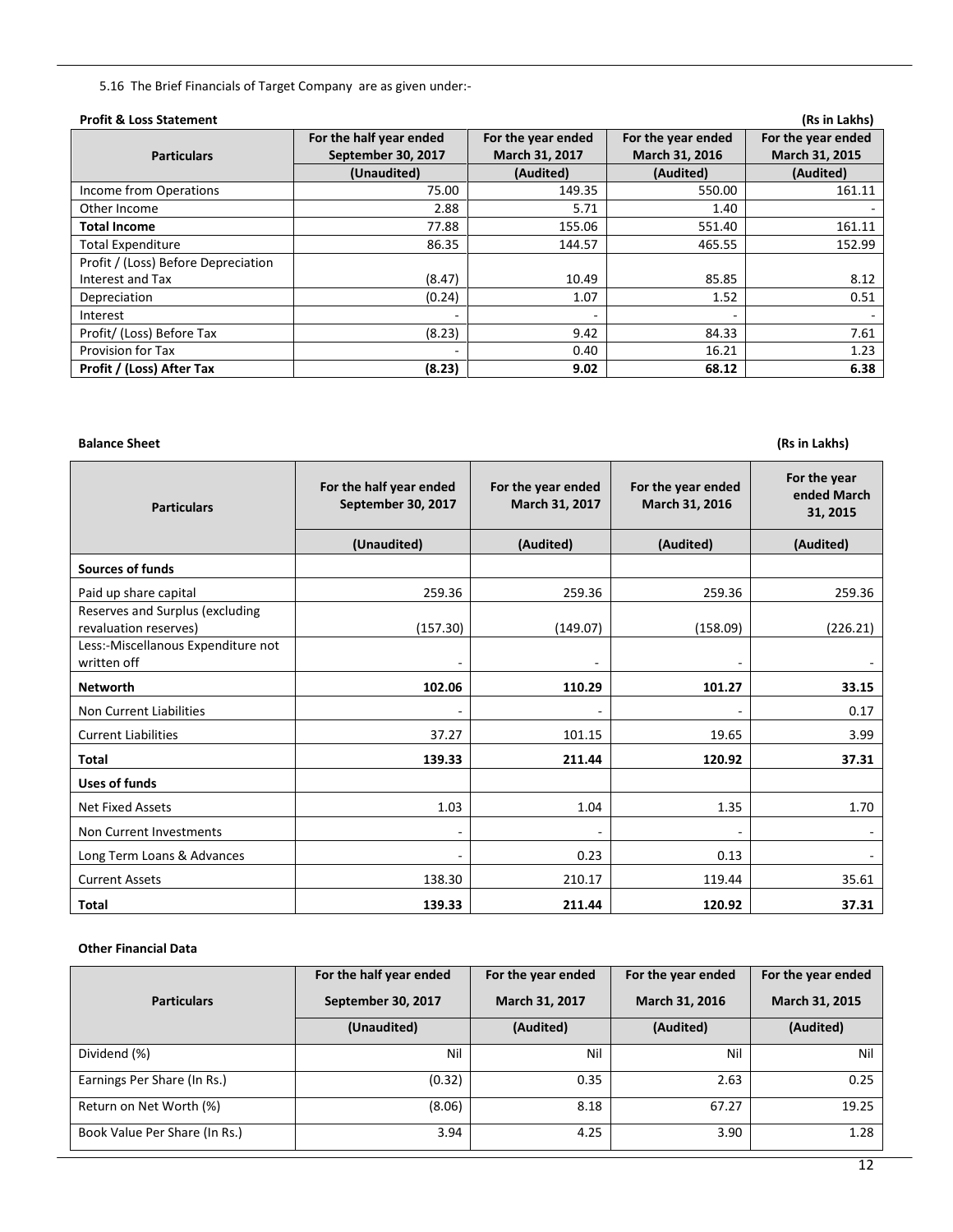*Net worth = Equity Share Capital + Reserves and Surplus - Misc. Expenses* 

*EPS = Profit after Tax / No. of shares outstanding*

*Return on Net Worth = Profit after Tax / Net Worth*

 *Book Value per Share = Net Worth / No. of shares outstanding*

*(Source: Annual Reports for FY2015, 2016 and 2017 and unaudited financial statements for half year ended as on September 30, 2017 as per IND AS)* 

**5.17 Pre and Post Offer Shareholding Pattern of Target Company as on the date of Letter of Offer is as given under:-**

| <b>Shareholders' Category</b>                                                          | Shareholding and voting<br>rights prior to the SPA/<br>acquisition and Offer<br>(A) |        | Shares / voting rights<br>agreed to be acquired<br>which triggered off the<br><b>Offer</b><br>(B) |          | Shares/voting rights<br>to be acquired in<br><b>Offer (assuming full</b><br>acceptances)<br>(C) |          | Share holding / voting<br>rights after the<br>acquisition and Offer.<br>$D = A + B + C$ |        |
|----------------------------------------------------------------------------------------|-------------------------------------------------------------------------------------|--------|---------------------------------------------------------------------------------------------------|----------|-------------------------------------------------------------------------------------------------|----------|-----------------------------------------------------------------------------------------|--------|
|                                                                                        |                                                                                     | %      |                                                                                                   |          |                                                                                                 |          |                                                                                         |        |
| 1. Promoter & Promoter<br>Group                                                        | No.                                                                                 |        | No.                                                                                               | $\%$     | No.                                                                                             | %        | No.                                                                                     | %      |
| a) Main Acquirer and<br><b>Parties to SPA</b>                                          |                                                                                     |        |                                                                                                   |          |                                                                                                 |          |                                                                                         |        |
| Mr. Pradeep Kumar Panda                                                                | 1362223                                                                             | 52.52  | 530485                                                                                            | 20.45    | 674343                                                                                          | 26.00    | 2567051                                                                                 | 98.97  |
| <b>Total</b>                                                                           | 1362223                                                                             | 52.52  | 530485                                                                                            | 20.45    | 674343                                                                                          | 26.00    | 2567051                                                                                 | 98.97  |
| 2 Parties to SPA other than<br>1 above                                                 |                                                                                     |        |                                                                                                   |          |                                                                                                 |          |                                                                                         |        |
| Mrs. Ashima Chakraborty                                                                | 70894                                                                               | 2.73   | -70894                                                                                            | $-2.73$  |                                                                                                 |          |                                                                                         |        |
| Mr. Bappa Ditaya Parida                                                                | 49000                                                                               | 1.89   | $-49000$                                                                                          | $-1.89$  |                                                                                                 |          |                                                                                         |        |
| Mr. Damodar Tribedi                                                                    | 61578                                                                               | 2.37   | $-61578$                                                                                          | $-2.37$  |                                                                                                 |          |                                                                                         |        |
| Mrs. Manasirani Agasti                                                                 | 39500                                                                               | 1.52   | $-39500$                                                                                          | $-1.52$  |                                                                                                 |          |                                                                                         |        |
| Mr. Niranjan Behera                                                                    | 49000                                                                               | 1.89   | $-49000$                                                                                          | $-1.89$  |                                                                                                 |          |                                                                                         |        |
| Mr. Padmaja Mishra                                                                     | 49625                                                                               | 1.91   | $-49625$                                                                                          | $-1.91$  |                                                                                                 |          |                                                                                         |        |
| Mr. Prabhudayal Senapati                                                               | 49000                                                                               | 1.89   | $-49000$                                                                                          | $-1.89$  |                                                                                                 |          |                                                                                         |        |
| Mr. Ramesh Chandra Sahu                                                                | 49000                                                                               | 1.89   | $-49000$                                                                                          | $-1.89$  |                                                                                                 |          |                                                                                         |        |
| Mr. Surendra Das                                                                       | 24378                                                                               | 0.94   | $-24378$                                                                                          | $-0.94$  |                                                                                                 |          |                                                                                         |        |
| Mr. Suresh Mohini Pani                                                                 | 39510                                                                               | 1.52   | $-39510$                                                                                          | $-1.52$  |                                                                                                 |          |                                                                                         |        |
| Mr. Walme Guri Marak                                                                   | 49000                                                                               | 1.89   | $-49000$                                                                                          | $-1.89$  | 0                                                                                               | 0.00     | 0                                                                                       | 0.00   |
| Total                                                                                  | 530485                                                                              | 20.45  | -530485                                                                                           | $-20.45$ | 0                                                                                               | 0.00     | 0                                                                                       | 0.00   |
| 3. Public (other than parties<br>to SPA)#                                              |                                                                                     |        |                                                                                                   |          |                                                                                                 |          |                                                                                         |        |
| a) Bodies Corporate                                                                    | 40163                                                                               | 1.55   | 0                                                                                                 | 0.00     |                                                                                                 |          |                                                                                         |        |
| b) Individuals                                                                         | 649784                                                                              | 25.05  | 0                                                                                                 | 0.00     |                                                                                                 |          |                                                                                         |        |
| c) Others                                                                              |                                                                                     |        |                                                                                                   |          |                                                                                                 |          |                                                                                         |        |
| <b>Clearing Members</b>                                                                | 926                                                                                 | 0.04   | 0                                                                                                 | 0.00     |                                                                                                 |          |                                                                                         |        |
| <b>HUF</b>                                                                             | 10043                                                                               | 0.39   | 0                                                                                                 | 0.00     | -674343                                                                                         | $-26.00$ | 26573                                                                                   | 1.03   |
| Total $(3)$ $(a + b+c)$                                                                | 700916                                                                              | 27.02  | 0                                                                                                 | 0.00     | $-674343$                                                                                       | $-26.00$ | 26573                                                                                   | 1.03   |
| Grand Total (1+2+3)                                                                    | 2593624                                                                             | 100.00 | $\mathbf{0}$                                                                                      | 0.00     | $\mathbf 0$                                                                                     | 0.00     | 2593624                                                                                 | 100.00 |
| # No. of Shareholders in each category will depend on the response from each category. |                                                                                     |        |                                                                                                   |          |                                                                                                 |          |                                                                                         |        |

5.18 As per the shareholding pattern for quarter ended September 30, 2017 filed with BSE, the number of shareholders in public category as on date is 862 ( Eight Hundred and Sixty Two Only).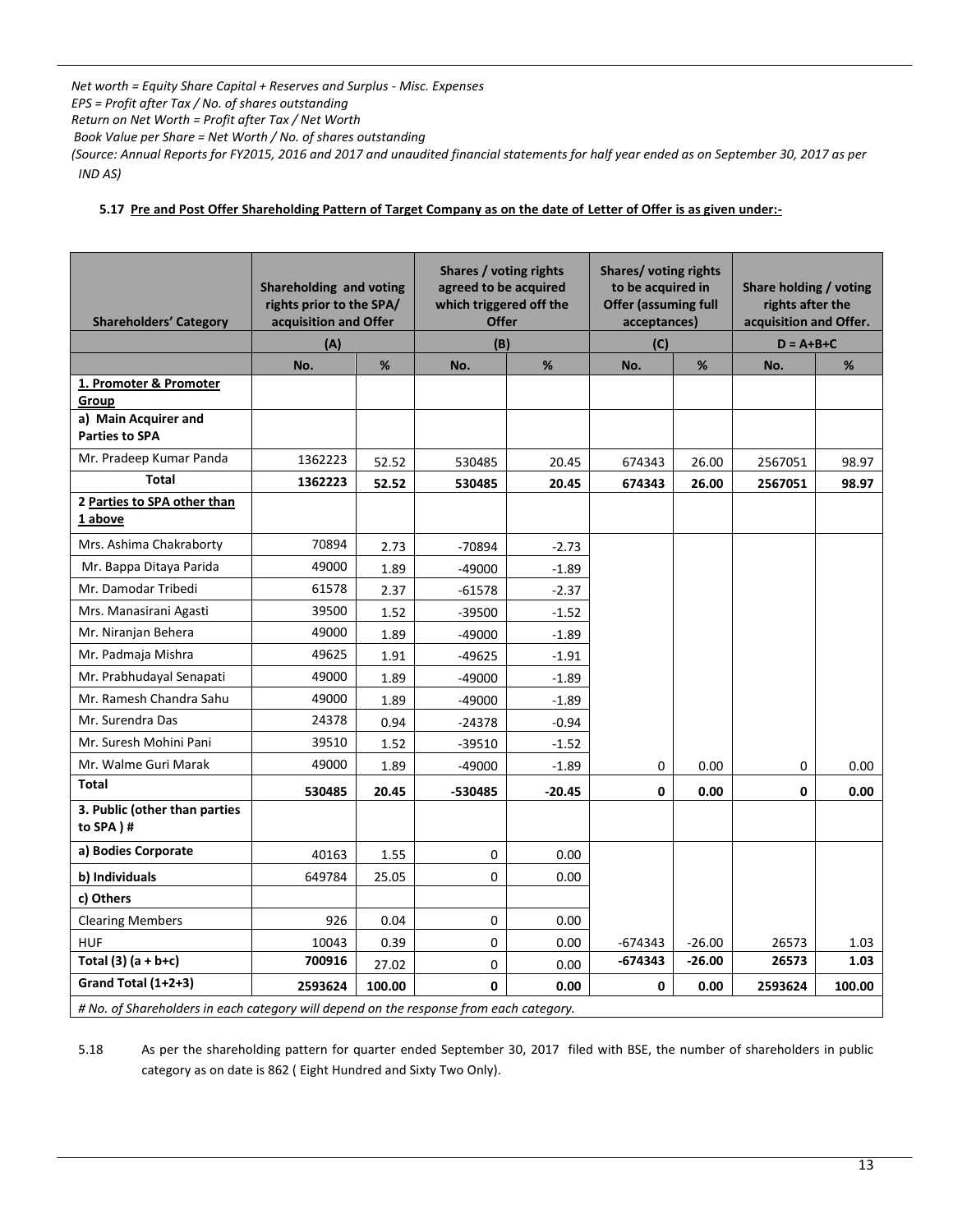- **5.19 Details of Company Secretary & Compliance Officer** Mr. Deepak Kumar Dash, **Address:** /1, 21st Cross, C.M.H. Road, Lakshmipuram, Halasuru, Bengaluru- 560008, Karnataka, India Tel: +91-44-26212287, +91 9789053807, Email Address[: info@otcointemational.in](mailto:info@otcointemational.in)
- 5.20 **Other Information:** The Target Company had received notice with ref no. A&EO/EAD/KS/SM/14337/1/2017 dated June 21, 2017 from SEBI in relation delay in allotment of Bonus Shares in the year 2007 and non-compliance of 15.1.7 of SEBI (DIP) Guidelines, 2000. Further, the Target Company has filed a consent application on July 18 2017 with SEBI and the matter is pending with SEBI.

# **6 OFFER PRICE & FINANCIAL ARRANGEMENT**

# *6.1 Justification of Offer Price*

- 6.1.1 The Offer is **Direct Acquisition** of Equity Shares pursuant to the execution of the SPA(s) between the Sellers and the Acquirer.
- 6.1.2 The Equity Shares of the Target Company are currently listed and traded only on BSE.
- 6.1.3 The annualized trading turnover of the Equity Shares of the Target Company on BSE based on trading volume during twelve calendar months preceding the month of PA (October,2016 to September,2017) is given below:

| Name of the Stock<br>Exchange | Total number of equity shares traded during<br>twelve calendar months preceding the month<br>of PA | <b>Total Number of</b><br><b>Listed Equity</b><br><b>Shares</b> | <b>Trading Turnover (in terms</b><br>of % to Total Listed Equity<br>Shares) |
|-------------------------------|----------------------------------------------------------------------------------------------------|-----------------------------------------------------------------|-----------------------------------------------------------------------------|
| BSE                           | 38.970                                                                                             | 25.93.624                                                       | 1.50                                                                        |
|                               |                                                                                                    |                                                                 |                                                                             |

 *Source[: www.bseindia.com.](http://www.bseindia.com/)* 

- 6.1.4 Based on above, the equity shares of the Target Company are infrequently traded within the meaning of Regulation 2(1 ) (j) of the SEBI (SAST) Regulations on BSE.
- 6.1.5 The Offer Price of Rs. 37/-(Rupees Thirty Seven Only) per Equity Share is justified, in terms of Regulation 8(2) (e) of the SEBI (SAST) Regulations and the same has been determined after considering the following facts:

|     | Highest Negotiated Price per equity share for any acquisition under the Agreement attracting the |                          |
|-----|--------------------------------------------------------------------------------------------------|--------------------------|
| (a) | obligation to make the PA                                                                        | Rs.5.00                  |
|     | The volume-weighted average price paid or payable for acquisition during the 52 week             |                          |
| (b) | immediately preceding the date of the PA                                                         | Rs.31.01                 |
|     | The highest price paid or payable for any acquisition during 26 weeks period immediately         |                          |
| (c) | preceding the date of PA                                                                         | Rs.36.80                 |
|     |                                                                                                  | Not Applicable as        |
|     | The volume-weighted average market price for a period of 60 trading days immediately preceding   | <b>Equity Shares are</b> |
| (d) | the date of PA on BSE                                                                            | Infrequently             |
|     |                                                                                                  | Traded                   |
|     | <b>Other Parameters</b>                                                                          | For the year ended       |
| (e) |                                                                                                  | 31-Mar-17                |
|     | Networth (Rs in Lakhs)                                                                           | 110.29                   |
|     | Book Value per Share (Rs)                                                                        | 4.25                     |
|     | Return on Networth (%)                                                                           | 8.18                     |
|     | Earnings Per Share (Rs)                                                                          | 0.35                     |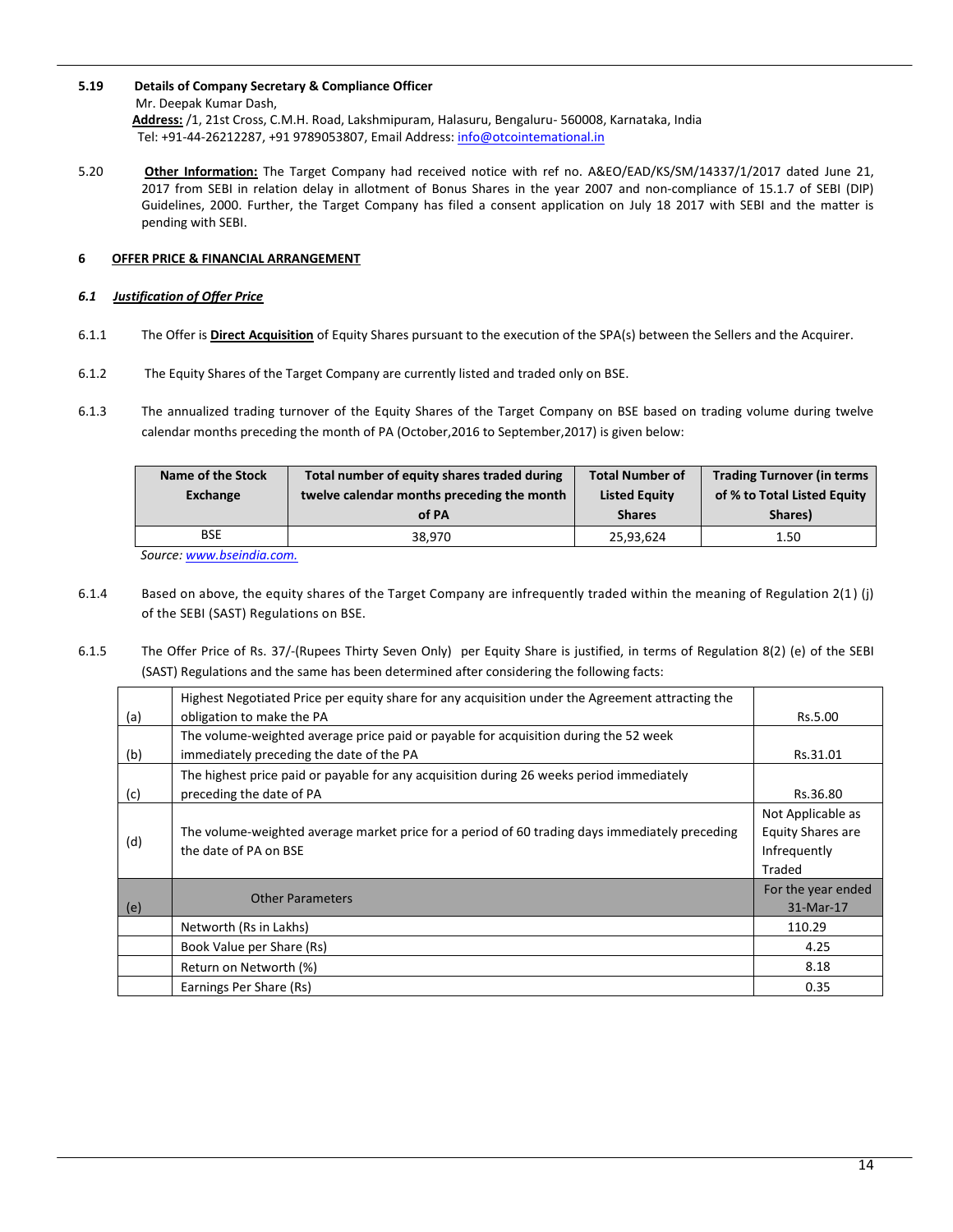- *6.1.6* The Fair Value of Equity Share of the Target Company is Rs.9.88 per Equity Share (Rupees Nine and Eighty Eight Paisa Only) as certified by Mr. Mathy Sam, partner of M/s. Lily & Geetha Associates, Chartered Accountant having their head office at No.61, (Old No.24), Flat No.1, VJ Flats, 4<sup>th</sup> Main Road, Gandhinagar, Adyar, Chennai, Tamilnadu – 600020, Ph: +91-44-2446 3429 Email id:mathysam@gmail.com, vide valuation certificate dated October 5, 2017. The said valuation is done considering the Supreme Court's decision in the *Hindustan Lever Employee's Union vs. Hindustan Lever Ltd. (1995) reported at (83 Companies Cases 30).*
- 6.1.7 Based on the above information, the Manager to the Offer and the Acquirer confirms that the offer price of Rs.37/- (Rupees Thirty Seven Only) per fully paid up Equity Share is justified in terms of Regulation 8(2) (e) of SEBI (SAST) Regulations, 2011.
- 6.1.8 There has been no corporate action in the Target Company warranting adjustment of relevant price parameters under Regulation 8(9) of the SEBI (SAST) Regulations**.**
- 6.1.9 In the event of further acquisition of Equity Shares of the Target Company by the Acquirer during the Offer Period, whether by subscription or purchase, at a price higher than the Offer Price, then the Offer Price will be revised upwards to be equal to or more than the highest price paid for such acquisition in terms of Regulation 8(8) of the SEBI (SAST) Regulations, 2011. However, Acquirer shall not be acquiring any Equity Shares of the Target Company after the third working day prior to the commencement of the tendering period and until the expiry of the tendering period.
- 6.1.10 If the Acquirer acquires Equity Shares of the Target Company during the period of twenty-six weeks after the tendering period at a price higher than the Offer Price, then the Acquirer shall pay the difference between the highest acquisition price and the Offer Price, to all Shareholders whose Shares have been accepted in Offer within sixty days from the date of such acquisition in terms of Regulation 8(10) of the SEBI (SAST) Regulations. However, no such difference shall be paid in the event that such acquisition is made under an open offer under the SEBI (SAST) Regulations, 2011, or pursuant to SEBI (Delisting of Equity Shares) Regulations, 2009, or open market purchases made in the ordinary course on the stock exchanges, not being negotiated acquisition of Shares of the Target Company whether by way of bulk / block deals or in any other form.
- 6.1.11 As on date, there is no revision in Open Offer Price or Open Offer Size. In case of any revision in the Open Offer Price or Open Offer Size, the Acquirer shall comply with Regulation 18 of SEBI (SAST) Regulations, 2011 and all the provisions of SEBI (SAST) Regulations, 2011 which are required to be fulfilled for the said revision in the Open Offer Price or Open Offer Size.
- 6.1.12 The Acquirer is permitted to revise the Offer Price at any time up to 3 working days prior to the commencement of the tendering period. If there is any such upward revision in the Offer Price by the Acquirer on account of future purchases / competing offers or in the case of withdrawal of offer, it will be done only up to the period prior to three working days before the date of commencement of the tendering period and the same would be informed by way of the Public Announcement in the same newspapers where the Detailed Public Statement has appeared. Such revision in the Offer Price would be payable by the Acquirer for all the Shares validly tendered anytime during the Offer.

## *6.2 FINANCIAL ARRANGEMENTS*

- 6.2.1 The total funding requirement for the Offer (assuming full acceptances) i.e. for the acquisition of up to 6,74,343 Equity Shares of Rs.10 each from the public shareholders of the Target Company at an Offer Price of Rs.37/- per share (Rupees Thirty Seven Only) per Equity Share is Rs. 2,49,50,691/- (Rupees Two Crores Forty Nine Lakhs Fifty Thousand Six Hundred and Ninety One Only) (the "*Maximum Consideration*").
- 6.2.2 In accordance with Regulation 17 of the SEBI (SAST) Regulations, the Acquirer has opened an Escrow Account in the name and title of "*Otco International Limited Open Offer Escrow Account*" having account no. *1384002900000029* with Punjab National Bank having its branch at Door No.4055, 4th Main Road, Anna Nagar, Chennai, Tamil Nadu-600 040,India ("*Escrow Bank*"), and made a cash deposit of Rs.62,37,700/- (Rupees Sixty Two Lakhs Thirty Seven Thousand Seven Hundred Only) being more than 25% of the total Consideration payable in accordance with the SEBI (SAST) Regulations.
- 6.2.3 The Manager to the Offer is authorized to operate the above mentioned Escrow Account and has been duly empowered to realize the value of the Escrow Account in terms of the SEBI (SAST) Regulations.
- 6.2.4 The Acquirer has adequate internal resources to meet the financial requirements of the Offer. No borrowings from any Bank/ Financial Institution/ Foreign Entities such as NRIs or otherwise is envisaged by him. The Acquirer has made firm arrangement for funds required to complete the Offer in accordance with regulation 25(1) of the SEBI (SAST) Regulations, 2011. The acquisition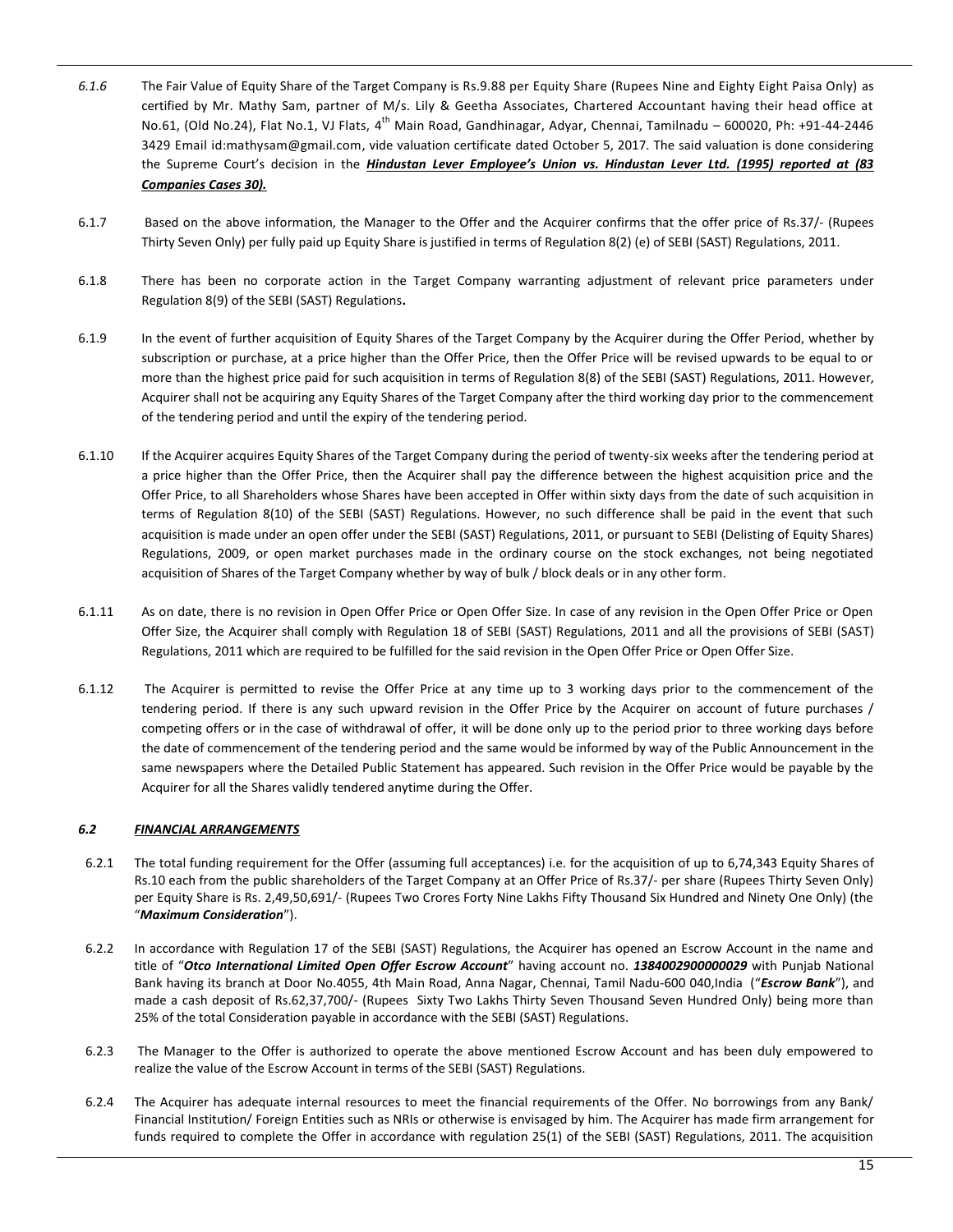shall be financed through his own internal resources. Mr. A. Karikalan, proprietor of M/s. Karikalan & Co., Chartered Accountant having their office at No.1, 2nd Cross , 6th Street, Dr. Subburayan Nagar, Kodambakkam, Chennai, Tamilnadu – 600024, Ph: +91- 9944480544, +91-44-24880544, Email id:akarikalanca@gmail.com has certified vide certificate dated October 5, 2017, the Networth of Mr. Pradeep Kumar Panda as on October 5, 2017 is Rs.4,63,88,144 (Rupees Four Crores Sixty Three Lakhs Eighty Eight Thousand One Hundred and Forty Four Only) and further certified that sufficient resources are available with the Acquirer for fulfilling his obligations under the Offer in full.

- 6.2.5 Based on the above, the Manager to the Offer is satisfied about the ability of the Acquirer to implement the Offer in accordance with the SEBI (SAST) Regulations. Further, the Manager to the Offer confirms that firm arrangement for funds and money for payment through verifiable means are in place to fulfill the Offer obligations.
- 6.2.6 In case of revision in the Offer Price and/or Offer Size, the Acquirer will further make deposit with the Escrow Bank of difference amount between previous Offer Fund requirements and revised Offer Fund requirements to ensure compliance with Regulation 17(2) & 18(5) (a) of the SEBI (SAST) Regulations,2011.

# **7 TERMS AND CONDITIONS OF THE OFFER**

#### **7.1** *Operational terms and conditions*

- 7.1.1 The Offer is not subject to any minimum level of acceptances from Shareholders.
- 7.1.2 The Letter of Offer along with Form of Acceptance cum Acknowledgement will be dispatched to all the Equity Shareholders through e-mail or physical mode, (except parties to SPA(s)) of Target Company, whose names appear in its Register of Members on November 28, 2017, the Identified Date.
- 7.1.3 The Offer is subject to the terms and conditions set out in the Letter of Offer, the Form of Acceptance, the PA, the DPS and any other Public Announcement(s) that may be issued with respect to the Offer.
- 7.1.4 The Letter of Offer along with the Form of Acceptance cum acknowledgement would also be available at SEBI's website, [www.sebi.gov.in](http://www.sebi.gov.in/) and shareholders can also apply by downloading such forms from the website.
- 7.1.5 This Offer is subject to the receipt of the statutory and other approvals, if any as mentioned in Para. 7.4 of this LOF.
- 7.1.6 Accidental omission to dispatch the Letter of Offer to any member entitled under this Offer or non-receipt of the Letter of Offer by any member entitled under this Offer shall not invalidate the Offer in any manner whatsoever.
- 7.1.7 In terms of the Regulation 18(9) of the SEBI (SAST) Regulations, 2011, Public Shareholders who tender their Equity Shares in the Offer shall not be entitled to withdraw such acceptance.
- 7.1.8 Any Equity Shares that are subject matter of litigation or are held in abeyance due to pending court cases / attachment orders / restriction from other statutory authorities wherein the Shareholder may be precluded from transferring the Equity Shares during pendency of the said litigation are liable to be rejected, if directions / orders regarding these Equity Shares are not received together with the Equity Shares tendered under the Offer.

## **7.2.** *Locked in shares*

7.2.1 As on date of this LOF, there are no Equity Shares which are under Lock-in.

# **7.3.** *Persons eligible to participate in the Offer*

7.3.1 Registered Shareholders of Target Company and unregistered shareholders who owns the Equity Shares of Target Company any time prior to the Closure of Offer, including the beneficial owners of the Equity Shares held in dematerialized form, except parties to SPA(s).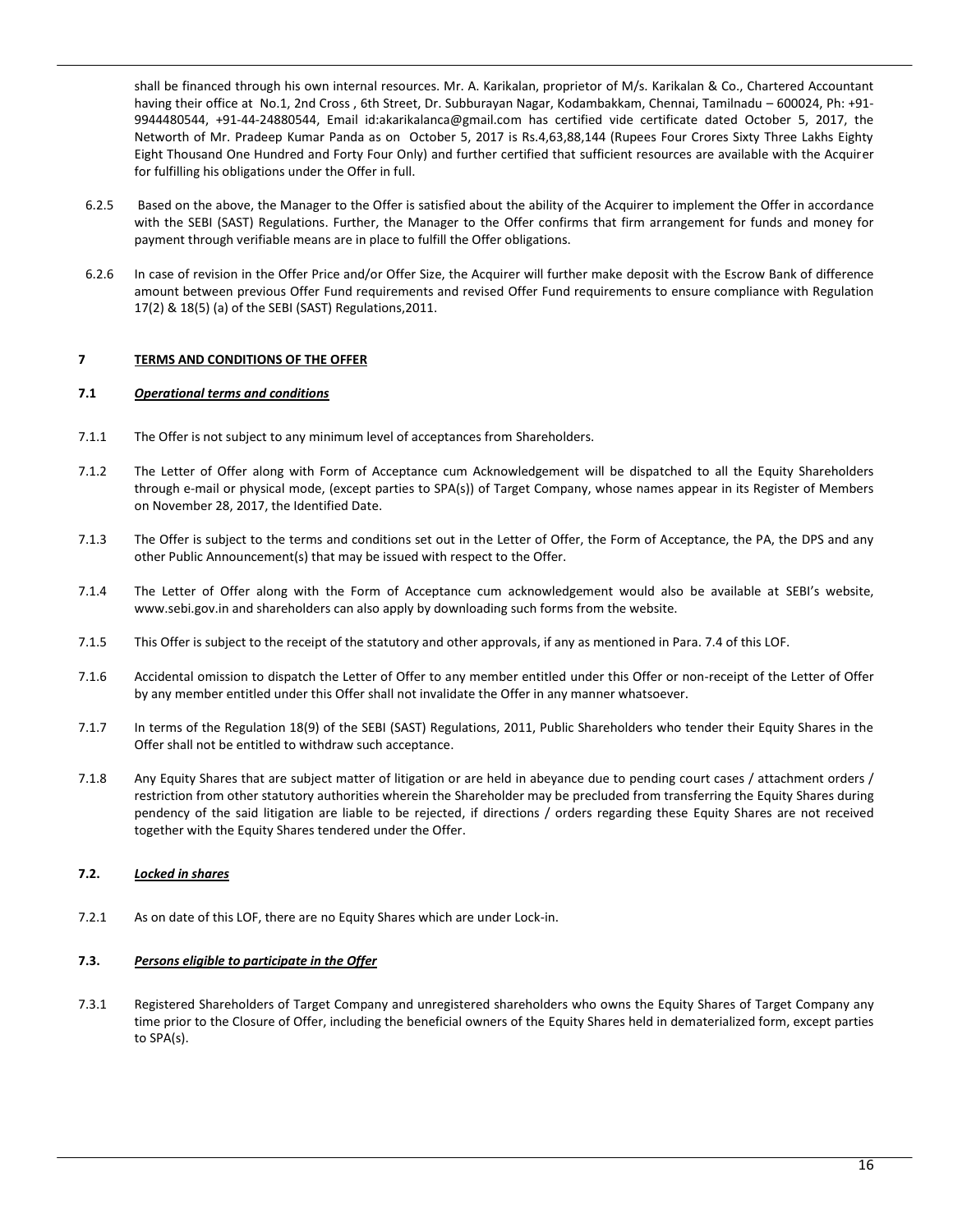## **7.4.** *Statutory and Other Approvals*

- 7.4.1 The Offer is subject to receiving the necessary approval(s), if any, from Reserve Bank of India, under the Foreign Exchange Management Act, 1999 and subsequent amendments thereto, for acquiring Equity Shares tendered by non-resident shareholders, if any, in compliance with regulation 18(11) of the SEBI (SAST) Regulations and other applicable rules and regulations thereto. In terms of Regulation 18(11), the Acquirer shall be responsible to pursue all statutory approvals required by the Acquirer in order to complete the Offer without any default, neglect or delay, including RBI approval under FEMA regulations for shares tendered by non-resident shareholders.
- 7.4.2 As on the date of this LOF, to the best of the knowledge of Acquirer, there are no statutory approvals required to acquire the Equity Shares tendered pursuant to this Offer. If any statutory approvals are required or become applicable, the Offer would be subject to the receipt of such statutory approvals also. The Acquirer will not proceed with the Offer in the event such statutory approvals are refused in terms of regulation 18 (11) of the SEBI (SAST) Regulations, 2011.
- 7.4.3 In case of delay/ non-receipt of any approval, SEBI may, if satisfied that non receipt of the requisite approvals was not attributable to any willful default, failure or neglect on the part of the Acquirer to diligently pursue such approval, grant extension of time for the purpose, subject to the Acquirer agreeing to pay interest to the Shareholders as directed by SEBI, in terms of regulation 18(11) of the SEBI (SAST) Regulations, 2011.
- 7.4.4 There are no conditions stipulated in the SPA(s) between the Sellers and the Acquirer, the meeting of which would be outside the reasonable control of the Acquirer
- 7.4.5 No approvals are required from FIs/Banks for the Offer.
- 7.4.6 The Offer would be subject to all other statutory approvals that may become applicable at a later date before the completion of the Offer.
- 7.4.7 Shareholders of the Target Company who are either non-resident Indians ("NRIs") or Overseas Corporate Bodies ("OCBs") or Foreign Portfolio Investor ("FPIs") and wish to tender their Equity Shares in this Offer shall be required to submit all the applicable Reserve Bank of India ("RBI") approvals (specific and general) which they would have obtained at the time of their acquisition of the Equity Shares of the Target Company. In the event such RBI approvals are not submitted, the Acquirer reserves the sole right to reject the Equity Shares tendered by such shareholders in the Offer. This Offer is subject to receipt of the requisite RBI approvals, if any, for acquisition of Equity Shares by the Acquirer from NRIs and OCBs.

## **8 PROCEDURE FOR ACCEPTANCE AND SETTLEMENT OF OFFER**

- 8.1 All the Shareholders, registered or unregistered, of the Target Company, except the Acquirer, parties to the SPA(s) owning Equity Shares any time before the date of Closure of the Offer, are eligible to participate in the Offer.
- 8.2 Persons who have acquired Equity Shares but whose names do not appear in the register of members of the Target Company on the Identified Date, or unregistered owners or those who have acquired Equity Shares after the Identified Date, or those who have not received the Letter of Offer, may also participate in this Offer.
- 8.3 The Offer will be implemented by the Acquirer through Stock Exchange Mechanism made available by BSE in the form of a separate window ("**Acquisition Window**") as provided under the SEBI (SAST) Regulations and SEBI circular CIR/CFD/POLICY/CELL/1/2015 dated April 13, 2015 read with SEBI Circular CFD/DCR2/CIR/P/2016/131 dated December 9, 2016 and BSE notice no. 20170202-34 dated February 2, 2017.
- 8.4 BSE shall be designated stock exchange for the purpose of tendering Equity Shares in the Offer.
- 8.5 The facility for acquisition of Equity Shares through Stock Exchange Mechanism pursuant to the Offer shall be available on the BSE in the form of a separate window ("Acquisition Window")
- 8.6 The Acquirer has appointed **MSE Financial Services Limited** ("**Buying Broker**") for the Offer through whom the purchases and settlement of Offer shall be made during the Tendering Period. The Contact details of the Buying Broker are as mentioned below:

**MSE Financial Services Limited** Address: #11, Second Line Beach, Chennai-600 001 Tel No.: + 91-44-25218000 **Email**: mse\_fsl@yahoo.com **Website**: www.msefl.com **SEBI Registration No**.: INB011 116931 /IN-DP-CDSL-690 -2013 **Contact Person**: Mr. M.V.Swaminath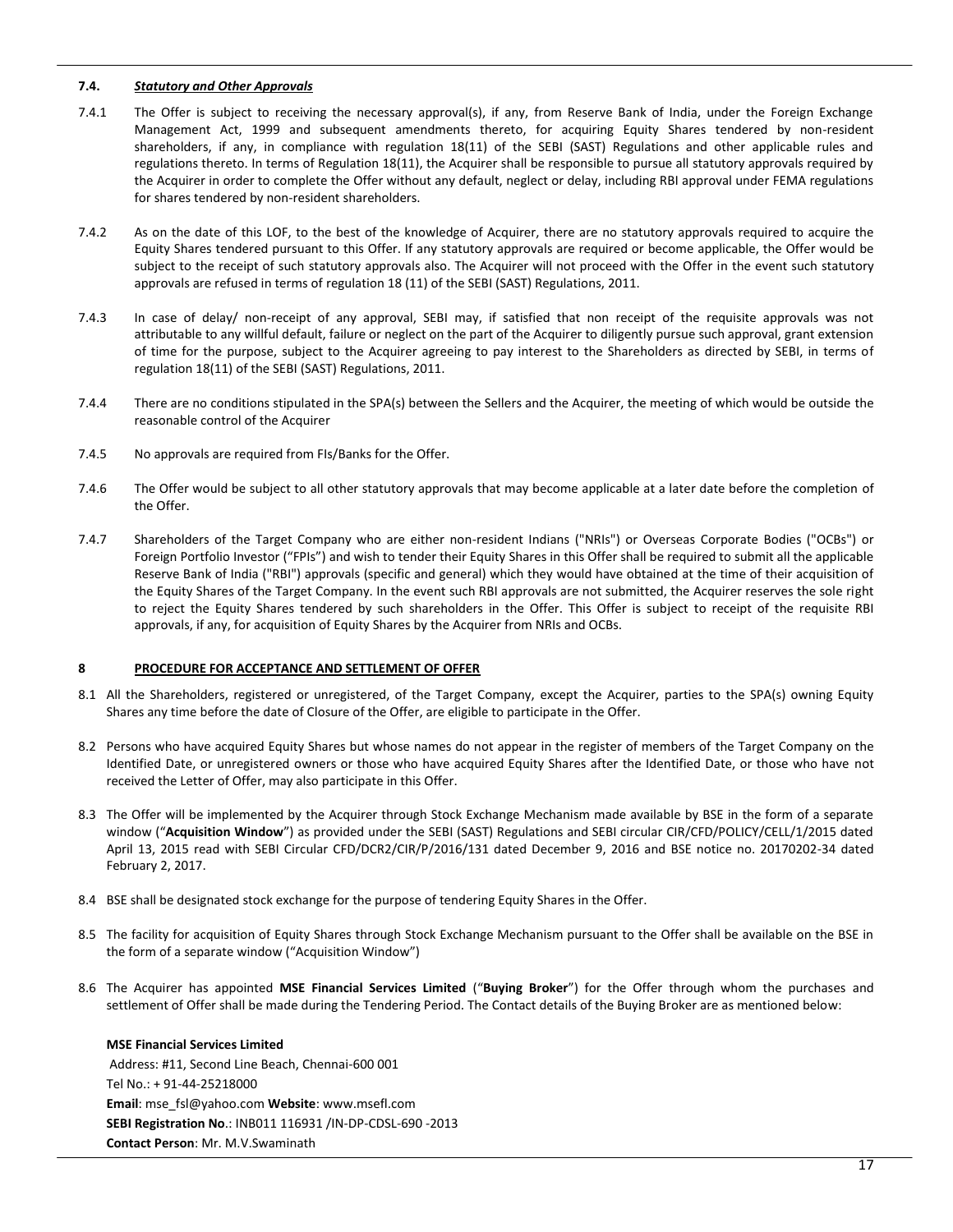- 8.7 All Shareholders who desire to tender their Equity Shares under the Offer would have to approach their respective stock brokers ("**Selling Broker**"), during the normal trading hours of the secondary market during the Tendering Period. The Selling Broker(s) can enter orders for dematerialized as well as physical Equity Shares.
- 8.8 The Selling Broker would be required to place an order/bid on behalf of the Shareholders who wish to tender their Equity Shares in the Offer using the Acquisition Window of the BSE. Before placing the bid, the concerned Public Shareholder / Selling Broker would be required to transfer the tendered Equity Shares to the special account of Clearing Corporation by using the settlement number and the procedure prescribed by the Clearing Corporation.
- 8.9 The cumulative quantity tendered shall be displayed on the BSE website throughout the trading session, at specific intervals, during the Tendering Period.
- 8.10 Public Shareholders can tender their Equity Shares only through a stock broker with whom the Public Shareholder is registered as client (KYC Compliant).

In the event Selling Broker of the Shareholder is not registered with BSE then that Shareholder can approach the Buying Broker and tender his/her Equity Shares through the Buying Broker viz. MSE Financial Services Limited.

## **8.11 Procedure for tendering shares held in Dematerialized Form.**

- (a) Public Shareholders who are holding the Equity Shares in demat form and who desire to tender their Equity Shares in this Offer shall approach their respective Selling Broker indicating the details of Equity Shares they intend to tender in the Offer.
- (b) The Selling Broker shall provide early pay-in of dematerialized Equity Shares (except for custodian participant orders) to the Clearing Corporation before placing the orders and the same shall be validated at the time of order entry.
- (c) For custodian participant, an order for Dematerialized Equity Shares early pay-in is mandatory prior to confirmation of order by the custodian. The custodians shall either confirm or reject orders not later than close of trading hours on the last day of the Offer period. Thereafter, all unconfirmed orders shall be deemed to be rejected.
- (d) The details of settlement number for early pay-in of Equity Shares shall be informed in the issue opening circular that will be issued by BSE / Clearing Corporation, before the opening of the Offer.
- (e) Upon placing the order, the Selling Broker(s) shall provide transaction registration slip ("TRS") generated by the Exchange bidding system to the Shareholder. TRS will contain details of order submitted like Bid ID No., DP ID, Client ID, No. of Equity Shares tendered etc.
- (f) The Public Shareholders will have to ensure that they keep their depository participant ("DP") account active and unblocked to receive credit in case of return of Equity Shares due to rejection or due to prorated Open Offer.

#### **The Public Shareholders holding Equity Shares in dematerialized mode are not required to fill any Form of Acceptance-cum-Acknowledgement. The Public Shareholders are advised to retain the acknowledged copy of the TRS till the completion of Offer Period.**

#### **8.12 Procedure to be followed by the registered Shareholders holding Equity Shares in physical form:**

- a) The Public Shareholders who are holding physical Equity Shares and intend to participate in the Offer will be required to approach their respective Selling Broker along with the complete set of documents for verification procedures to be carried out including the:
	- i. The form of Acceptance-cum-Acknowledgement duly signed (by all Public Shareholders in case Equity Shares are in joint names) in the same order in which they hold the Equity Shares;
	- ii. Original Share Certificates;
	- iii. Valid shares transfer form(s) (Form SH-4) duly filled and signed by the transferors (i.e., by all registered Shareholders in same order and as per the specimen signatures registered with the Target Company and duly witnessed at the appropriate place authorizing the transfer in favor of the Acquirer(s);
	- iv. Self-attested copy of the Shareholder's PAN card (in case of joint holders PAN card copy of all transferors);
	- v. Any other Relevant documents such as (but not limited to):
		- Duly attested power of attorney if any person other than the equity shareholder has signed the relevant Form of Acceptance-cum-Acknowledgement;
		- Notarized Copy of death Certificate/ succession certificate or probated will, if the original Shareholder has deceased;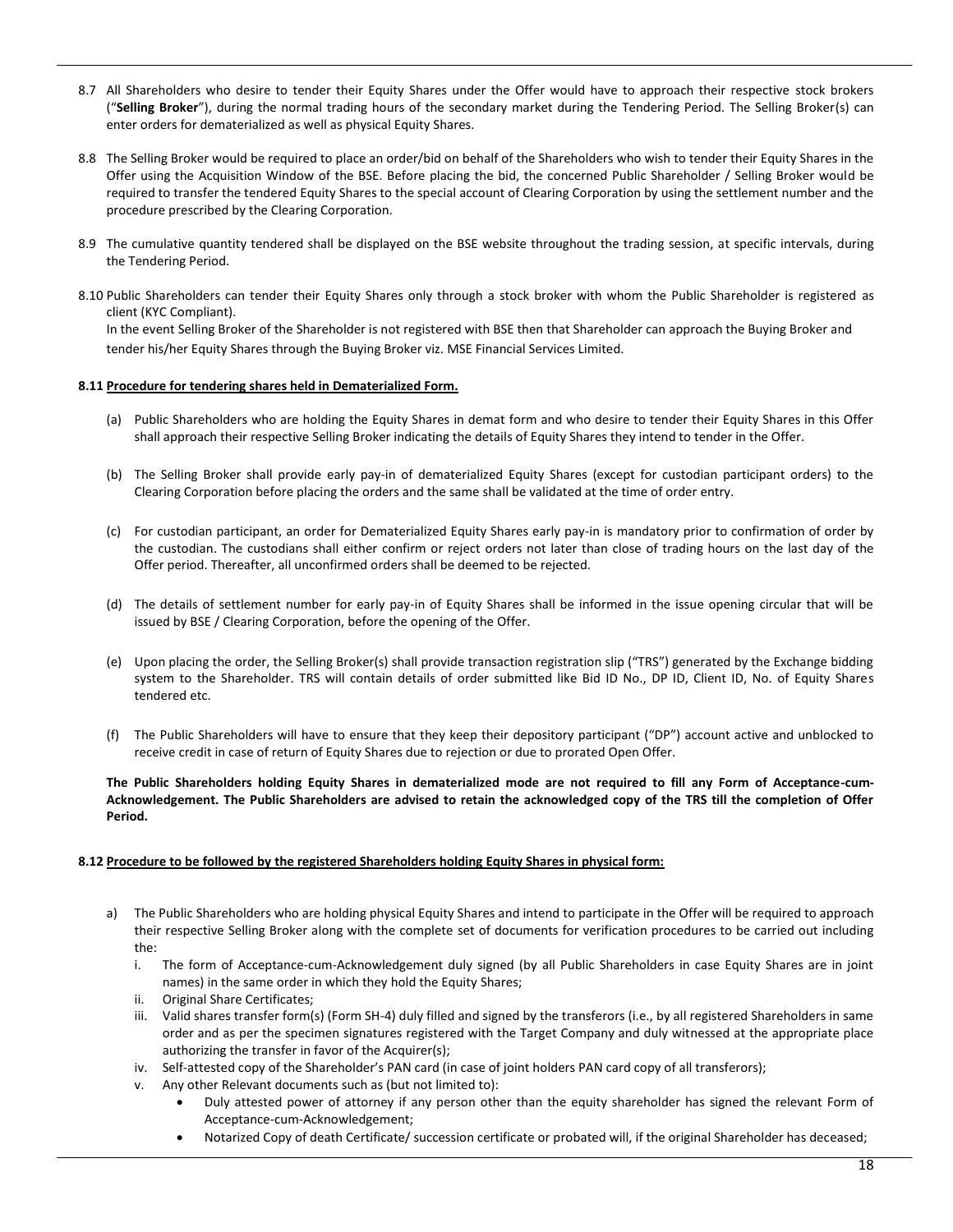- Necessary corporate authorizations, such as Board Resolutions etc., in case of companies.
- vi. In addition to the above, if the address of the Shareholder has undergone a change from the address registered in the register of members of the Target Company, the Shareholder would be required to submit a self-attested copy of address proof consisting of any one of the following documents: Valid Aadhaar Card, Voter Identity card or Passport.
- b) Selling Broker should place order on the Acquisition Window with the relevant details as mentioned on the physical share certificate(s). Upon placing the order, the Selling broker shall provide a TRS generated by the Exchange bidding system to the Shareholder. TRS will contain the details of order submitted like folio no., certificate no., distinctive no., no. of Equity Shares tendered etc.
- c) After placement of order, as mentioned in paragraph 8.12.(b) the Selling Broker/Public Shareholder must ensure delivery of the Form of Acceptance, TRS, original share certificate(s), valid share transfer form(s) (Form SH-4) and other documents (as mentioned in paragraph 8.12.(a) either by registered post or courier or hand delivery to the Registrar to the Offer at **Integrated Registry Management Services Private Limited,** 30, Ramana Residency, 4th Cross, Sampige Road, Malleswaram, Bengaluru - 560 003, Karnataka, India not later than 2 (two) days from the date of closure of the Tendering Period (by 5 PM). The envelope should be superscribed as **"OTCO INTERNATIONAL LIMITED— Open Offer".** One copy of the TRS will be retained by Registrar to the Offer and it will provide acknowledgement of the same to the Selling Brokers/Public Shareholders.
- d) Public Shareholders holding physical Equity Shares should note that physical Equity Shares will not be accepted unless the complete set of documents is submitted. Acceptance of the physical Equity Shares shall be subject to verification as per the SEBI (SAST) Regulations, 2011 and any further directions issued in this regard. Registrar to the Offer will verify such orders based on the documents submitted on a daily basis and till such time the BSE shall display such orders as "unconfirmed physical bids". Once Registrar to the Offer confirms the orders, it will be treated as "Confirmed Bids".
- e) In case any person has submitted Equity Shares in physical form for dematerialization, such Public Shareholder should ensure that the process of getting the Equity Shares dematerialized is completed well in time so that they can participate in the Offer before the closure of Tendering Period.
- f) Modification / cancellation of orders will not be allowed during the Tendering Period.

**Equity Share Certificate(s), Transfer Form(s) (Form SH-4), Form of Acceptance and other documents, if any should not be sent to the Acquirer, the Target Company and the Manager to the Offer.**

8.13 Shareholders of the Target Company who are either non-resident Indians or Overseas Corporate Bodies and wish to tender their Equity Shares in this Offer shall be required to submit all the applicable Reserve Bank of India ("**RBI**") approvals (specific and general) which they would have obtained at the time of their acquisition of the Equity Shares of the Target Company. In the event such RBI approvals are not submitted, the Acquirer reserves the right to reject the Equity Shares tendered by such shareholders in the Open Offer.

#### **8.14 Procedure for tendering the shares in case of non-receipt of Letter of Offer (LOF)**

- a. Persons who have acquired the Equity Shares but whose names do not appear in the register of members of the Target Company on the Identified Date, or unregistered owners or those who have acquired Equity Shares after the Identified Date, or those who have not received the Letter of Offer, may also participate in this Offer.
- b. A Public Shareholder may participate in the Offer by approaching their Selling Broker and tender Equity Shares in the Offer as per the procedure mentioned in the Letter of Offer or in the Form of Acceptance. The Letter of Offer along with Form of Acceptance will be dispatched to all the eligible Shareholders of the Target Company as of the Identified Date. In case of non-receipt of the Letter of Offer, such eligible Public Shareholders of the Target Company may download the same from the SEBI's website [www.sebi.gov.in](http://www.sebi.gov.in/) or obtain a copy of the same from the Registrar to the Offer on providing suitable documentary evidence of holding of the Equity Shares of the Target Company.
- c. Alternatively, in case of non-receipt of the Letter of Offer, Public Shareholders holding Equity Shares may participate in the Offer by providing their application on plain paper, in writing, signed by all Public Shareholders, stating name, address, number of Equity Shares held, client ID number, DP name, DP ID number, Folio number, Distinctive number, number of Equity Shares tendered and accompanied with other relevant documents such as physical share certificate and transfer form (Form SH-4) in case of Equity Shares being held in physical form. Such Public Shareholders have to ensure that their order is entered in the electronic platform to be made available by BSE before the closure of the Tendering Period.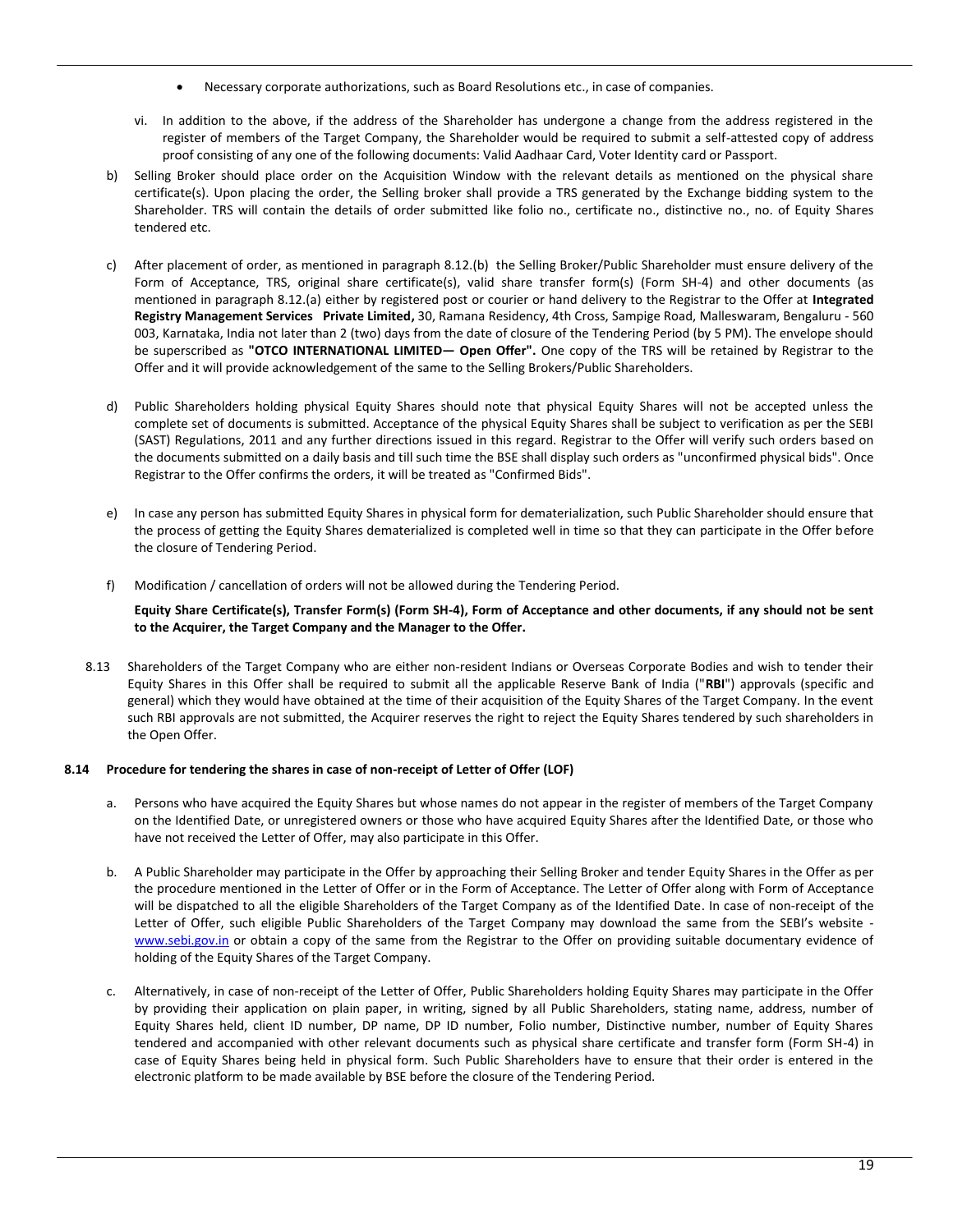#### **8.15 Acceptance of Equity Shares:**

Registrar to the Offer shall provide details of order acceptance to Clearing Corporation within specified timelines. In the event that the number of Equity Shares (including dematerialized Equity Shares, physical Equity Shares and locked-in Equity Shares) validly tendered by the Public Shareholders under this Offer is more than the Offer Size, the Acquirer shall accept those Equity Shares validly tendered by the Public Shareholders on a proportionate basis in consultation with the Manager to the Offer, taking care to ensure that the basis of acceptance is decided in a fair and equitable manner and does not result in non-marketable lots, provided that acquisition of Equity Shares from a Public Shareholder shall not be less than the minimum marketable lot. The minimum marketable lot for the purposes of acceptance of Equity Shares of the Target Company would be 1(One) Equity Share.

#### **8.16 Settlement Process**

On closure of the Tendering Period, reconciliation for acceptances shall be conducted by the Manager to the Offer and the Registrar to the Offer and the final list shall be provided to the BSE to facilitate settlement on the basis of Equity Shares transferred to the Clearing Corporation. The settlement of trades shall be carried out in the manner similar to settlement of trades in the secondary market. Selling Brokers should use the settlement number to be provided by the Clearing Corporation to transfer the Equity Shares in favour of Clearing Corporation. The Equity Shares shall be directly credited to the pool account of the Buying Broker. The Acquirer will pay the consideration to the Clearing Corporation on or before the pay-in date for settlement. Once the basis of acceptance finalized, the Clearing Corporation would facilitate clearing and settlement of trades by transferring the required number of Equity Shares to the pool account of the Buying Broker. Excess demat Equity Shares or unaccepted demat Equity Shares, if any, tendered by the Public Shareholder would be returned to them by Clearing Corporation. If the securities transfer instruction is rejected in the depository system, due to any issue, then such Equity Shares will be transferred to the Selling Broker's pool account for onward transfer to the Public Shareholders. In case of custodian participant orders, excess demat Equity Shares or unaccepted demat Equity Shares, if any, will be returned to the respective custodian participant. Any excess Equity Shares held in physical form pursuant to proportionate acceptance/ rejection will be returned back to the Public Shareholders directly by the Registrar through registered post/ speed post to the Public Shareholders to the sole / first Public Shareholder (in case of joint Public Shareholders), at the address recorded with the Registrar / Target Company.

#### **8.17 Settlement of Funds / Payment Consideration**

For Equity Shares accepted under the Open Offer, the Public Shareholders holding Equity Shares in dematerialized form will receive funds payout in the Public Shareholders bank account as provided by the depository system from Clearing Corporation and Selling Broker's (on behalf of the Public Shareholders holding Equity Shares in physical form), will receive funds payout in their settlement bank account from Clearing Corporation. The payment will be made to the Buying Broker by the Acquirer for settlement. Public Shareholders who intend to participate in the Offer should consult their respective Selling Broker for payment to them of any cost, charges and expenses (including brokerage) that may be levied by the Selling Broker upon the selling by Public Shareholders for tendering Equity Shares in the Offer (secondary market transaction). The consideration received by the Public Shareholders, in respect of accepted Equity Shares, could be net of such costs, charges, expenses (including brokerage), securities transaction tax and any other applicable taxes/charges and the Acquirer, Manager to the Offer, Registrar to the Offer and Buying Broker accepts no responsibility to bear or pay such additional cost, charges and expenses (including brokerage) incurred solely by the Public Shareholder. In case of delay in receipt of any statutory approval(s), SEBI has the power to grant extension of time to Acquirer for payment of consideration to the Public Shareholders of the Target Company who have accepted the Open Offer within such period, subject to Acquirer agreeing to pay interest for the delayed period if directed by SEBI in terms of Regulation 18 (11) of the SEBI (SAST) Regulations, 2011.

#### **8.18 Note on Taxation**

- 1. Capital gain: As per Income Tax Act, 1961 as amended by Finance Act, 2017, capital gains arising from the sale of equity shares in an Indian company are generally taxable in India. Any gain realized on the sale of listed equity shares on a stock exchange held for more than 12 (twelve) months will be treated as Long Term Capital Gain and will be exempt under section 10(38) of the Income Tax Act, 1961 if the Securities Transaction Tax ("**STT**") has been paid at the time of acquisition as well as sale of such listed equity shares subject certain exceptions notified by the Central Government. STT will be levied on and collected by a stock exchange on which the equity shares are sold. Further, any gain realized on the sale of listed equity shares held for a period of 12 (twelve) months or less, which are sold will be subject to tax.
- 2. Public Shareholders are advised to consult their tax advisors for tax treatment arising out of the Open Offer and appropriate course of action that they should take. The Acquirer do not accept nor hold any responsibility for any tax liability arising to any Public Shareholder as a reason of this Open Offer.

#### **3. Tax deducted at source:**

(a) In case of resident Public Shareholders, in the absence of any specific provision under the Income Tax Act, 1961 the Acquirer shall not deduct tax on the consideration payable to resident Public Shareholders pursuant to the Offer.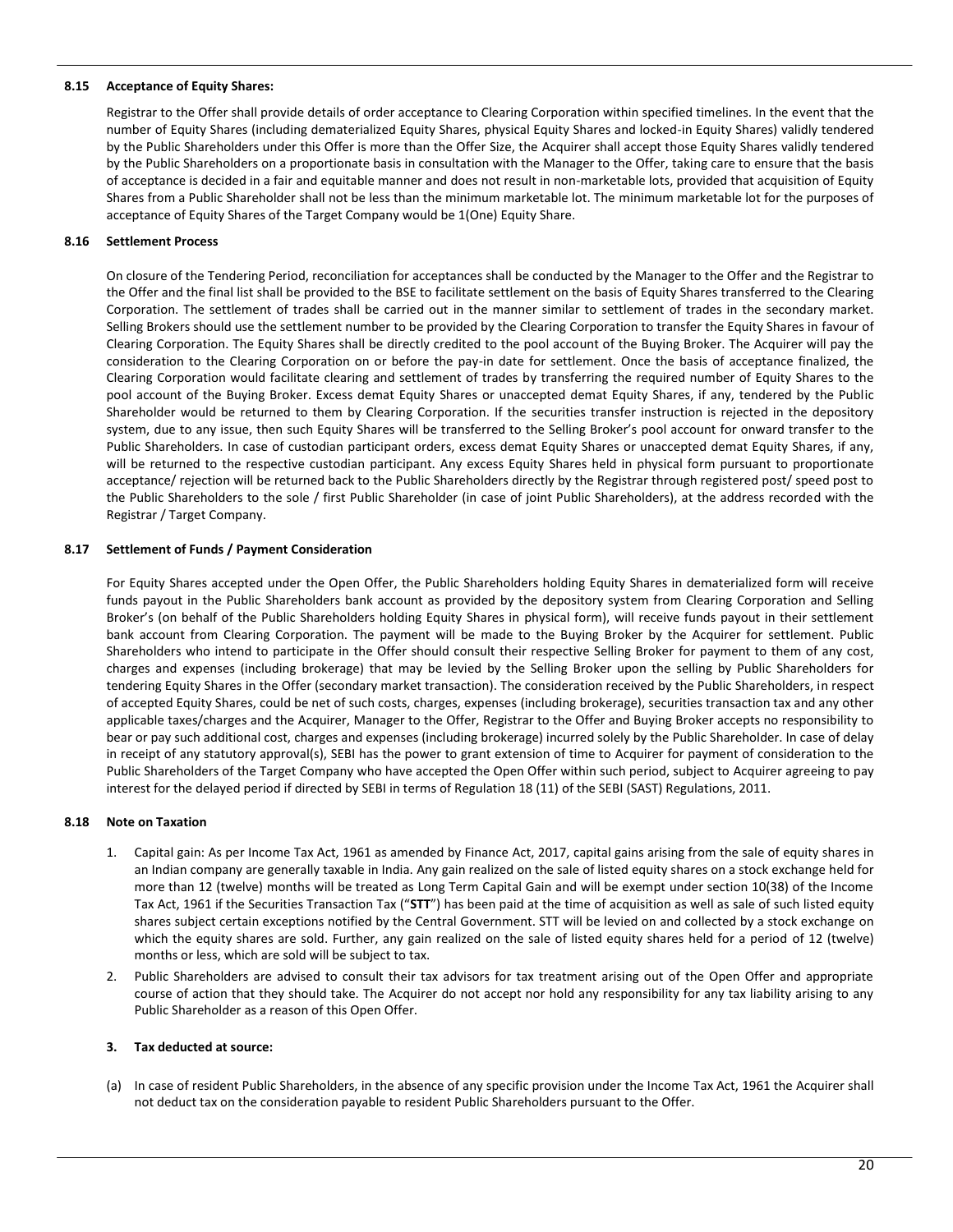- (b) In the case of non-resident Public Shareholders, since the Offer is through the stock exchange, the responsibility of discharge of the tax due on the gains (if any) is on the non-resident Public Shareholder. It is therefore recommended that the non-resident Public Shareholder may consult their custodians/ authorized dealers/ tax advisors appropriately.
- 4. Interest payment, if any: In case of interest payments by the Acquirer for delay in payment of Offer consideration or a part thereof, the Acquirer will deduct tax at source, at the applicable rates, as per the Income Tax Act.
- 5. The tax rate and other provisions may undergo changes.

# **PUBLIC SHAREHOLDERS ARE ADVISED TO CONSULT THEIR TAX ADVISORS FOR TAX TREATMENT ARISING OUT OF THE PROPOSED OFFER THROUGH TENDER OFFER AND APPROPRIATE COURSE OF ACTION THAT THEY SHOULD TAKE. THE ACQUIRER DO NOT ACCEPT NOR HOLD ANY RESPONSIBILITY FOR ANY TAX LIABILITY ARISING TO ANY PUBLIC SHAREHOLDERS AS A REASON OF THIS OFFER**

# **9 DOCUMENTS FOR INSPECTION**

The following documents are regarded as material documents and are available for inspection at the office of the Manager to the Offer at 607,608 Marathon Icon, Opp. Peninsula Corporate Park, Off Ganpatrao Kadam Marg, Veer Santaji Lane, Lower Parel, Mumbai-400 013, Maharashtra, India from 10.30 A.M. to 1.00 P.M on any working day except Saturdays, Sundays and Holidays until the closure of the Offer.

- 1. Certificate of Incorporation, Memorandum and Articles of Association of the Target Company.
- 2. Certificate dated October 5, 2017 issued by Mr. A. Karikalan, (Membership No: 231999) proprietor of M/s. Karikalan & Co, Chartered Accountant (Firm registration no 014497S) , certifying the net worth of Mr. Pradeep Kumar Panda.
- 3. Certificate dated October 5, 2017 issued by Mr. A. Karikalan, (Membership No: 231999) proprietor of M/s. Karikalan & Co, Chartered Accountant (Firm registration no 014497S), confirming that the Acquirer has adequate financial resources available for meeting his obligations under the Open Offer.
- 4. Annual Reports of the Target Company for the years ended March 31, 2017, 2016 and 2015 and unaudited financial statements for half year ended as on September 30, 2017.
- 5. Certificate dated October 5, 2017 issued by Mr. Mathy Sam (Membership No: 206624), partner of M/s. Lily & Geetha Associates, Chartered Accountant, (Firm registration no 006982S), certifying the Fair Value of Equity Shares of the Target Company.
- 6. Copy of the Escrow Agreement entered between Mr. Pradeep Kumar Panda, Vivro Financial Services Private Limited and Punjab National Bank.
- 7. Letter from Punjab National Bank confirming the cash deposit of Rs.62,37,700/- (Rupees Sixty Two Lakhs Thirty Seven Thousand Seven Hundred Only) in the Escrow Account.
- 8. Copy of the SPA(s) dated October 6, 2017 between the Acquirer and the Sellers, which triggered the Open Offer.
- 9. Copy of Memorandum of Understanding dated October 6, 2017 between the Acquirer and Manager to the Offer.
- 10. Copy of the recommendations made by the Committee of Independent Directors of the Target Company
- 11. Copy of Memorandum of Understanding dated October 5, 2017 between the Acquirer and the Registrar to the Offer.
- 12. Copy of the PA dated October 6, 2017, the DPS dated October 12, 2017, and all other notices (including corrigenda released, if any) in connection with the Offer.
- 13. Copy of the letter no. CFD/DCR2/OW/P/2017/29359/1 from SEBI dated November 24, 2017 containing its comments on the Draft Letter of Offer.